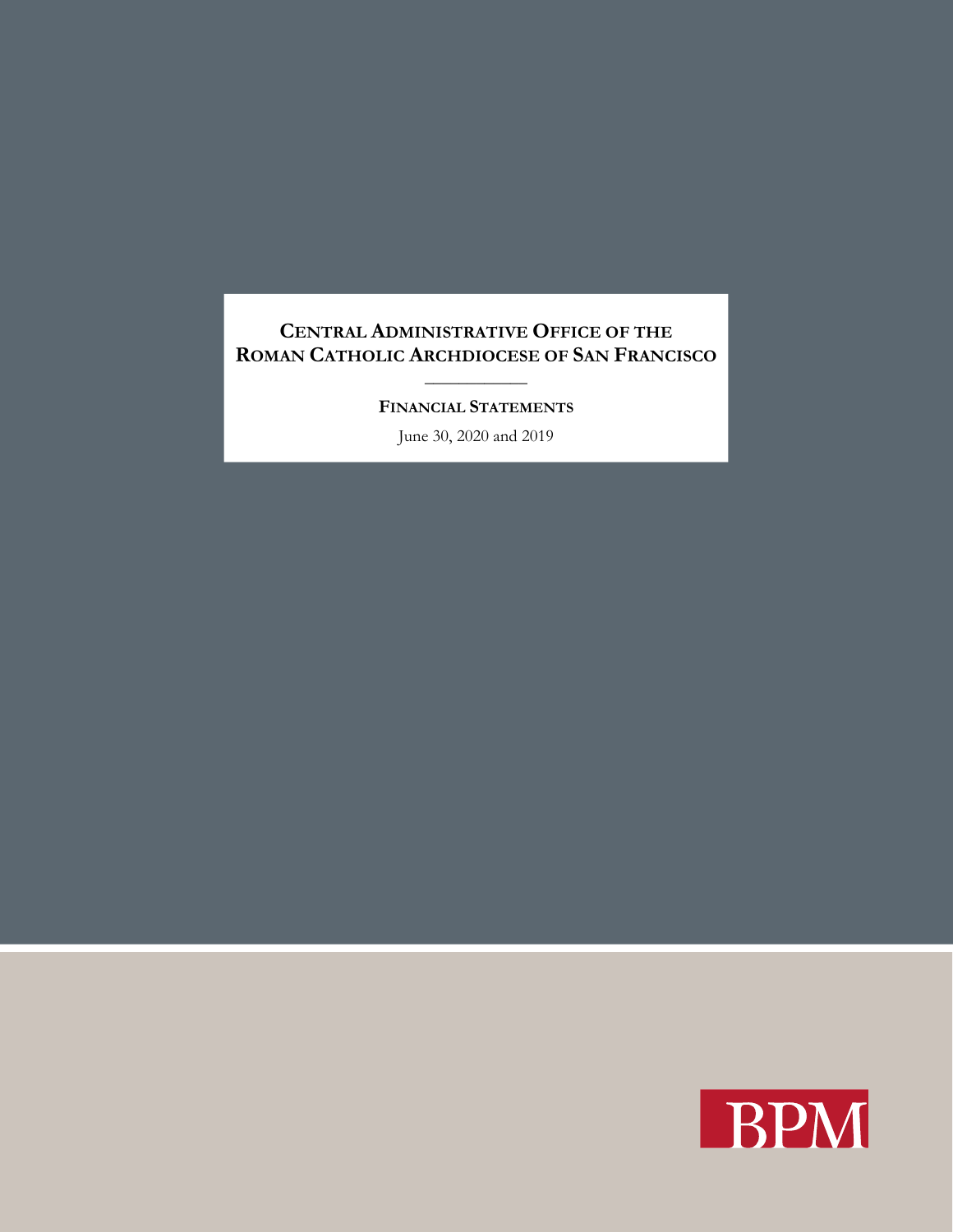$\frac{1}{2}$ 

**T ABLE OF C ONTENTS**

|                                   | Page(s)        |
|-----------------------------------|----------------|
| Independent Auditors' Report      |                |
| <b>Financial Statements:</b>      |                |
| Statements of Financial Position  | 2              |
| <b>Statements of Activities</b>   | $\mathfrak{Z}$ |
| Statements of Functional Expenses | $\overline{4}$ |
| <b>Statements of Cash Flows</b>   | 5              |
| Notes to Financial Statements     | $6 - 31$       |
|                                   |                |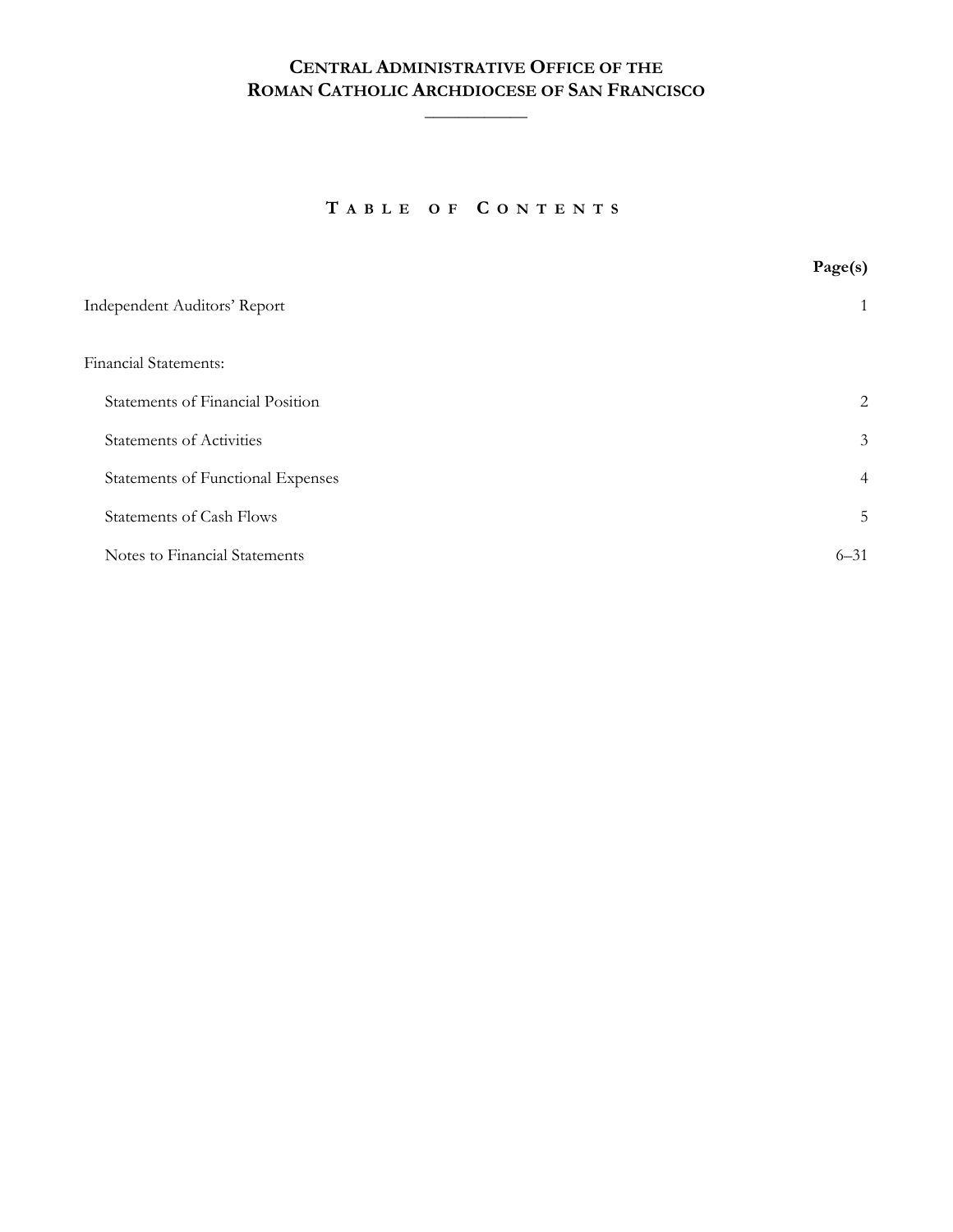

600 California Street, Suite 600, San Francisco, CA 94108 **Phone** 415-421-5757 | **Fax** 415-288-6288 | bpm@bpmcpa.com

## **INDEPENDENT AUDITORS' REPORT**

Most Reverend Salvatore Joseph Cordileone The Roman Catholic Archbishop of San Francisco

We have audited the accompanying financial statements of the Central Administrative Office of the Roman Catholic Archdiocese of San Francisco (the "Chancery"), an operating division of The Roman Catholic Archbishop of San Francisco, a California Corporation Sole, which comprise the statements of financial position as of June 30, 2020 and 2019, and the related statements of activities, functional expenses, and cash flows for the years then ended, and the related notes to the financial statements.

### **Management's Responsibility for the Financial Statements**

Management is responsible for the preparation and fair presentation of these financial statements in accordance with accounting principles generally accepted in the United States of America; this includes the design, implementation, and maintenance of internal control relevant to the preparation and fair presentation of financial statements that are free from material misstatement, whether due to fraud or error.

## **Auditors' Responsibility**

Our responsibility is to express an opinion on these financial statements based on our audits. We conducted our audits in accordance with auditing standards generally accepted in the United States of America. Those standards require that we plan and perform the audit to obtain reasonable assurance about whether the financial statements are free from material misstatement.

An audit involves performing procedures to obtain audit evidence about the amounts and disclosures in the financial statements. The procedures selected depend on the auditor's judgment, including the assessment of the risks of material misstatement of the financial statements, whether due to fraud or error. In making those risk assessments, the auditor considers internal control relevant to the entity's preparation and fair presentation of the financial statements in order to design audit procedures that are appropriate in the circumstances, but not for the purpose of expressing an opinion on the effectiveness of the entity's internal control. Accordingly, we express no such opinion. An audit also includes evaluating the appropriateness of accounting policies used and the reasonableness of significant accounting estimates made by management, as well as evaluating the overall presentation of the financial statements.

We believe that the audit evidence we have obtained is sufficient and appropriate to provide a basis for our audit opinion.

## **Opinion**

In our opinion, the financial statements referred to above present fairly, in all material respects, the financial position of the Central Administrative Office of The Roman Catholic Archbishop of San Francisco as of June 30, 2020 and 2019, and the results of its operations and its cash flows for the years then ended in accordance with accounting principles generally accepted in the United States of America.

BP M  $1LP$ 

San Francisco, California December 15, 2020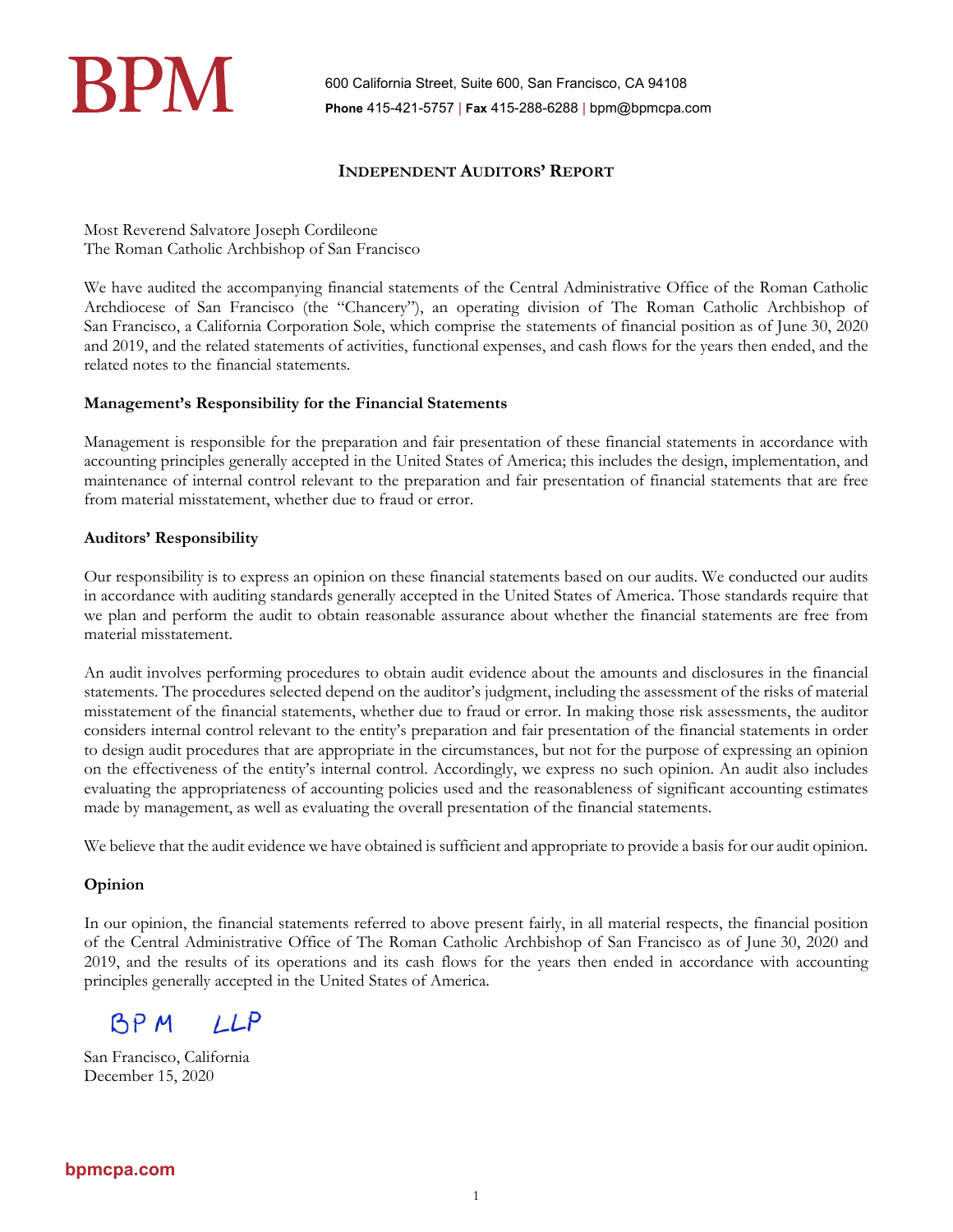## **STATEMENTS OF FINANCIAL POSITION**

As of June 30, 2020 and 2019  $\frac{1}{2}$ 

|                                                                     | 2020            | 2019             |
|---------------------------------------------------------------------|-----------------|------------------|
| <b>ASSETS</b>                                                       |                 |                  |
| Cash and cash equivalents                                           | \$109,906,619   | 87,597,530<br>\$ |
| Time certificates of deposit                                        | 160,000         | 10,185,000       |
| Investments                                                         | 141,407,851     | 149,292,671      |
| Receivables:                                                        |                 |                  |
| Loans receivable                                                    | 768,983         | 462,493          |
| Pledges and assessments, net                                        | 4,060,344       | 3,133,237        |
| Other receivables, net                                              | 4,027,911       | 2,719,089        |
| Prepaid and other assets                                            | 2,484,628       | 2,739,537        |
| Property, land, and equipment, net                                  | 23,785,744      | 31,946,987       |
| Beneficial interest in Real Property Support Corporation net assets | 333,874         | 333,874          |
| Beneficial interest in a perpetual trust                            | 1,005,493       | 1,024,373        |
| Total assets                                                        | \$287,941,447   | \$289,434,791    |
| <b>LIABILITIES AND NET ASSETS</b>                                   |                 |                  |
| Liabilities:                                                        |                 |                  |
| Accounts payable and accrued liabilities                            | \$<br>7,741,897 | \$<br>4,547,702  |
| Deferred lease revenue                                              | 5,799,131       | 5,900,870        |
| Assets held for schools and institutions                            | 50,582,701      | 50,850,516       |
| Equity of others in pooled investments                              | 44,647,795      | 47,346,904       |
| Line of credit - Capital Assets Support Corporation                 | 1,000,000       |                  |
| Note payable - Capital Assets Support Corporation                   |                 | 3,220,596        |
| Note payable - Paycheck Protection Program                          | 1,876,500       |                  |
| Total liabilities                                                   | 111,648,024     | 111,866,588      |
| Commitments and contingencies (Note 23)                             |                 |                  |
| Net assets:                                                         |                 |                  |
| Without donor restrictions:                                         |                 |                  |
| Undesignated                                                        | 20,204,624      | 20,973,132       |
| Investment in property, land, and equipment, and beneficial         |                 |                  |
| interest in Real Property Support Corporation net assets,           |                 |                  |
| net of related note payable                                         | 24,119,618      | 29,060,265       |
| Designated                                                          | 88, 148, 458    | 82,878,026       |
| Total net assets without donor restrictions                         | 132,472,700     | 132,911,423      |
| With donor restrictions                                             | 43,820,723      | 44,656,780       |
| Total net assets                                                    | 176,293,423     | 177,568,203      |
| Total liabilities and net assets                                    | \$287,941,447   | \$289,434,791    |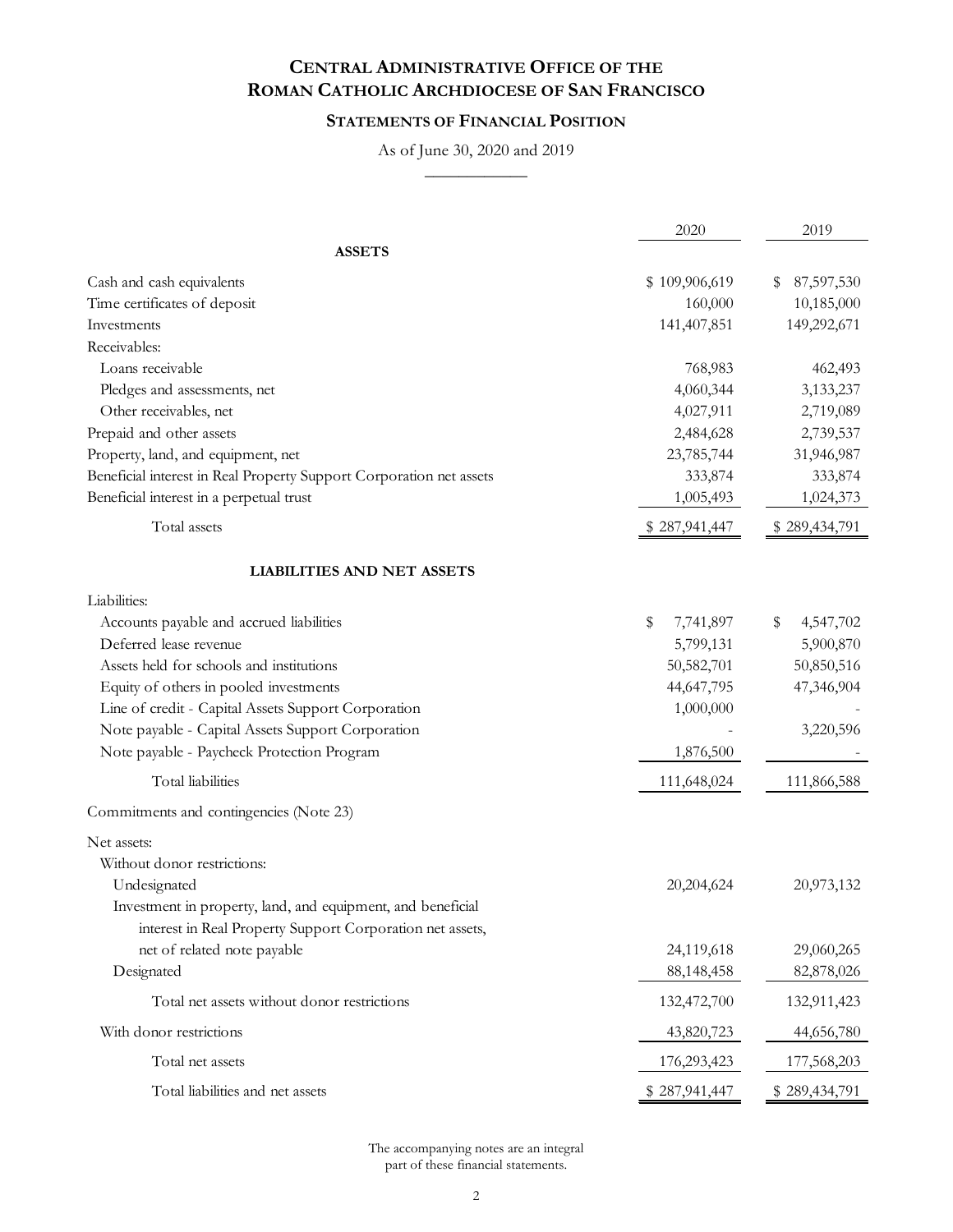#### **STATEMENTS OF ACTIVITIES**

For the years ended June 30, 2020 and 2019 \_\_\_\_\_\_\_\_\_\_\_\_

|                                                       |                 | 2020            |                 |               |                 | 2019           |  |  |
|-------------------------------------------------------|-----------------|-----------------|-----------------|---------------|-----------------|----------------|--|--|
|                                                       | Without         | With            |                 | Without       | With            |                |  |  |
|                                                       | Donor           | Donor           |                 | Donor         | Donor           |                |  |  |
|                                                       | Restrictions    | Restrictions    | Total           | Restrictions  | Restrictions    | Total          |  |  |
| Revenues:                                             |                 |                 |                 |               |                 |                |  |  |
| Gifts, bequests, and collections                      | 1,406,019<br>\$ | s<br>8,524,232  | 9,930,251<br>\$ | \$<br>974,287 | 8,315,735<br>\$ | 9,290,022<br>s |  |  |
| Fees for services                                     | 5,057,612       |                 | 5,057,612       | 5,158,294     |                 | 5,158,294      |  |  |
| Investment income, net                                | 1,556,072       | 117,093         | 1,673,165       | 6,788,681     | 2,055,454       | 8,844,135      |  |  |
| Change in beneficial interest in a perpetual trust    |                 | (18, 880)       | (18,880)        |               | (16, 664)       | (16, 664)      |  |  |
| Insurance                                             | 39,204,269      |                 | 39,204,269      | 37,849,042    |                 | 37,849,042     |  |  |
| Rental income                                         | 2,065,761       |                 | 2,065,761       | 2,408,297     |                 | 2,408,297      |  |  |
| Other income                                          | 1,326,472       |                 | 1,326,472       | 3,185,038     |                 | 3,185,038      |  |  |
| Net assets released from restrictions                 | 9,458,502       | (9,458,502)     |                 | 9,395,965     | (9,395,965)     |                |  |  |
| Total revenues                                        | 60,074,707      | (836, 057)      | 59,238,650      | 65,759,604    | 958,560         | 66,718,164     |  |  |
| Expenses:                                             |                 |                 |                 |               |                 |                |  |  |
| Insurance                                             | 34,077,546      |                 | 34,077,546      | 32,311,297    |                 | 32,311,297     |  |  |
| Compensation and benefits                             | 11,234,998      |                 | 11,234,998      | 11,229,023    |                 | 11,229,023     |  |  |
| Program subsidies                                     | 3,118,590       |                 | 3,118,590       | 2,665,318     |                 | 2,665,318      |  |  |
| Professional fees                                     | 2,929,783       |                 | 2,929,783       | 2,766,176     |                 | 2,766,176      |  |  |
| Property costs and depreciation                       | 2,677,941       |                 | 2,677,941       | 2,891,913     |                 | 2,891,913      |  |  |
| Priest retirement benefits                            | 2,108,849       |                 | 2,108,849       | 874,604       |                 | 874,604        |  |  |
| Other operating expenses                              | 1,757,188       |                 | 1,757,188       | 1,825,099     |                 | 1,825,099      |  |  |
| Office expenses                                       | 923,184         |                 | 923,184         | 1,000,907     |                 | 1,000,907      |  |  |
| Interest paid to schools and institutions             | 888,503         |                 | 888,503         | 846,575       |                 | 846,575        |  |  |
| Assessments                                           | 299,615         |                 | 299,615         | 343,462       |                 | 343,462        |  |  |
| Provision for uncollectible accounts                  | 174,407         |                 | 174,407         |               |                 |                |  |  |
| Total expenses                                        | 60,190,604      |                 | 60,190,604      | 56,754,374    |                 | 56,754,374     |  |  |
| Change in net assets before loss on sale of property, |                 |                 |                 |               |                 |                |  |  |
| land, and equipment                                   | (115, 897)      | (836, 057)      | (951, 954)      | 9,005,230     | 958,560         | 9,963,790      |  |  |
| Loss on sale of property, land, and equipment         | (322, 826)      |                 | (322, 826)      |               |                 |                |  |  |
| Change in net assets                                  | (438, 723)      | (836, 057)      | (1,274,780)     | 9,005,230     | 958,560         | 9,963,790      |  |  |
| Net assets, beginning of year                         | 132,911,423     | 44,656,780      | 177,568,203     | 123,906,193   | 43,698,220      | 167,604,413    |  |  |
| Net assets, end of year                               | \$ 132,472,700  | 43,820,723<br>s | \$176,293,423   | \$132,911,423 | S<br>44,656,780 | \$177,568,203  |  |  |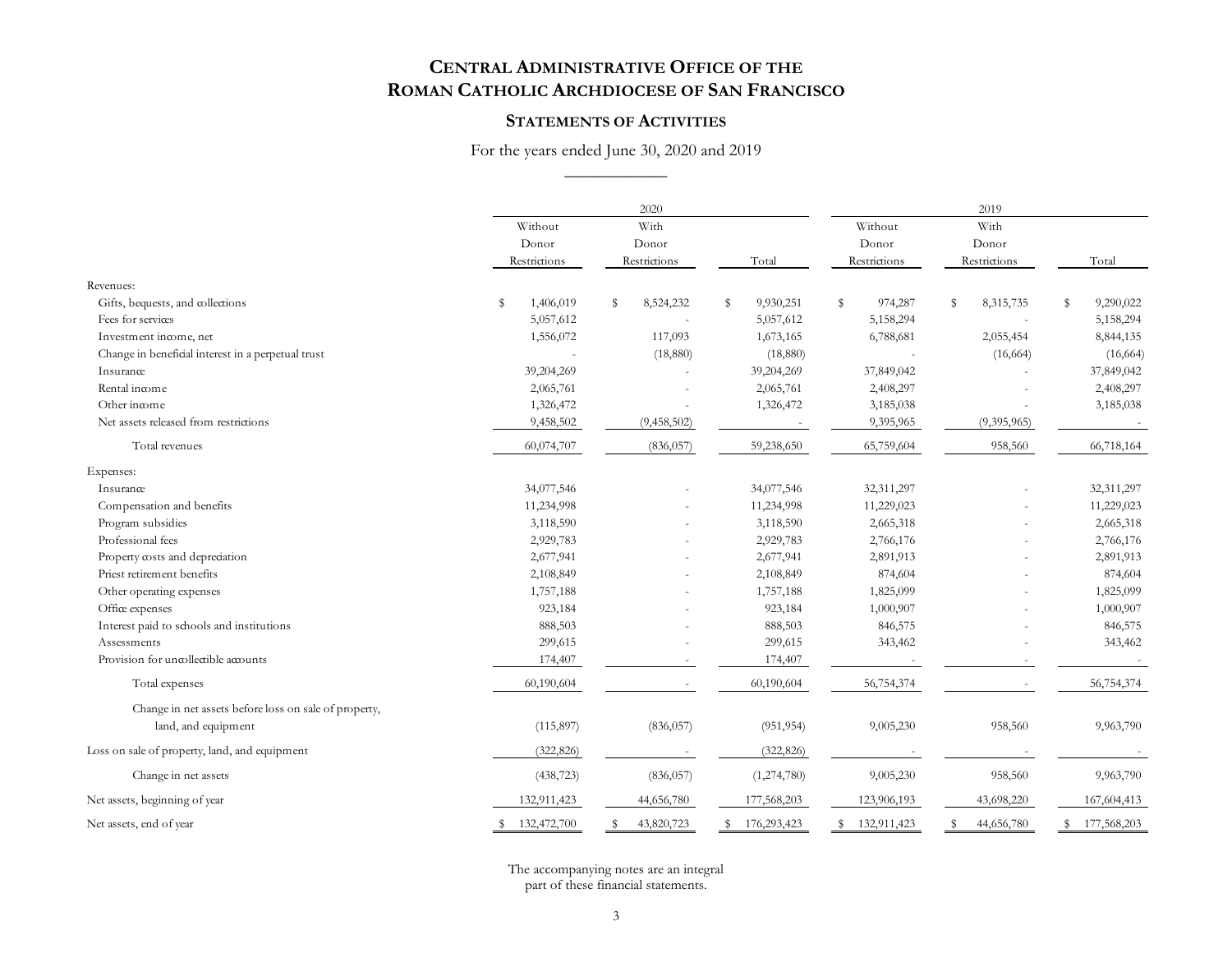#### **STATEMENTS OF FUNCTIONAL EXPENSES**

For the years ended June 30, 2020 and 2019 \_\_\_\_\_\_\_\_\_\_\_\_

|                                           |                     |                               | 2020                       |                                 |              |                     |                               | 2019                       |                                 |               |
|-------------------------------------------|---------------------|-------------------------------|----------------------------|---------------------------------|--------------|---------------------|-------------------------------|----------------------------|---------------------------------|---------------|
|                                           |                     |                               | <b>Supporting Services</b> |                                 |              |                     |                               | <b>Supporting Services</b> |                                 |               |
|                                           | Program<br>Services | General and<br>Administrative | Development                | Total<br>Supporting<br>Services | Total        | Program<br>Services | General and<br>Administrative | Development                | Total<br>Supporting<br>Services | Total         |
| Expenses:                                 |                     |                               |                            |                                 |              |                     |                               |                            |                                 |               |
| Insurance                                 | \$34,077,546        | - \$                          | S                          |                                 | \$34,077,546 | \$32,311,297        | S                             | $\mathbb{S}$               | S<br>$\overline{\phantom{a}}$   | \$ 32,311,297 |
| Compensation and benefits                 | 7,639,915           | 2,977,843                     | 617,240                    | 3,595,083                       | 11,234,998   | 7,733,378           | 2,879,885                     | 615,760                    | 3,495,645                       | 11,229,023    |
| Program subsidies                         | 3,099,333           | 3,684                         | 15,573                     | 19,257                          | 3,118,590    | 2,593,095           | 18,239                        | 53,984                     | 72,223                          | 2,665,318     |
| Professional fees                         | 1,292,969           | 1,629,864                     | 6,950                      | 1,636,814                       | 2,929,783    | 1,147,777           | 1,595,913                     | 22,486                     | 1,618,399                       | 2,766,176     |
| Property costs and depreciation           | 1,052,373           | 1,575,642                     | 49,926                     | 1,625,568                       | 2,677,941    | 1,039,823           | 1,797,639                     | 54,451                     | 1,852,090                       | 2,891,913     |
| Priest retirement benefits                | 2,108,849           |                               |                            |                                 | 2,108,849    | 874,404             | 200                           |                            | 200                             | 874,604       |
| Other operating expenses                  | 1,688,694           | 54,841                        | 188,060                    | 242,901                         | 1,931,595    | 1,363,291           | 283,096                       | 178,712                    | 461,808                         | 1,825,099     |
| Interest paid to schools and institutions | 888,503             |                               |                            |                                 | 888,503      | 846,575             |                               |                            |                                 | 846,575       |
| Assessments                               | 600                 | 299,015                       |                            | 299,015                         | 299,615      | 34,398              | 309,064                       |                            | 309,064                         | 343,462       |
| Office expenses                           | 579,030             | 192,793                       | 151,361                    | 344,154                         | 923,184      | 671,820             | 177,859                       | 151,228                    | 329,087                         | 1,000,907     |
| Total expenses                            | 52,427,812          | 6,733,682                     | 1,029,110<br>N.            | 7,762,792                       | \$60,190,604 | \$48,615,858        | 7,061,895                     | 1,076,621                  | 8,138,516                       | \$ 56,754,374 |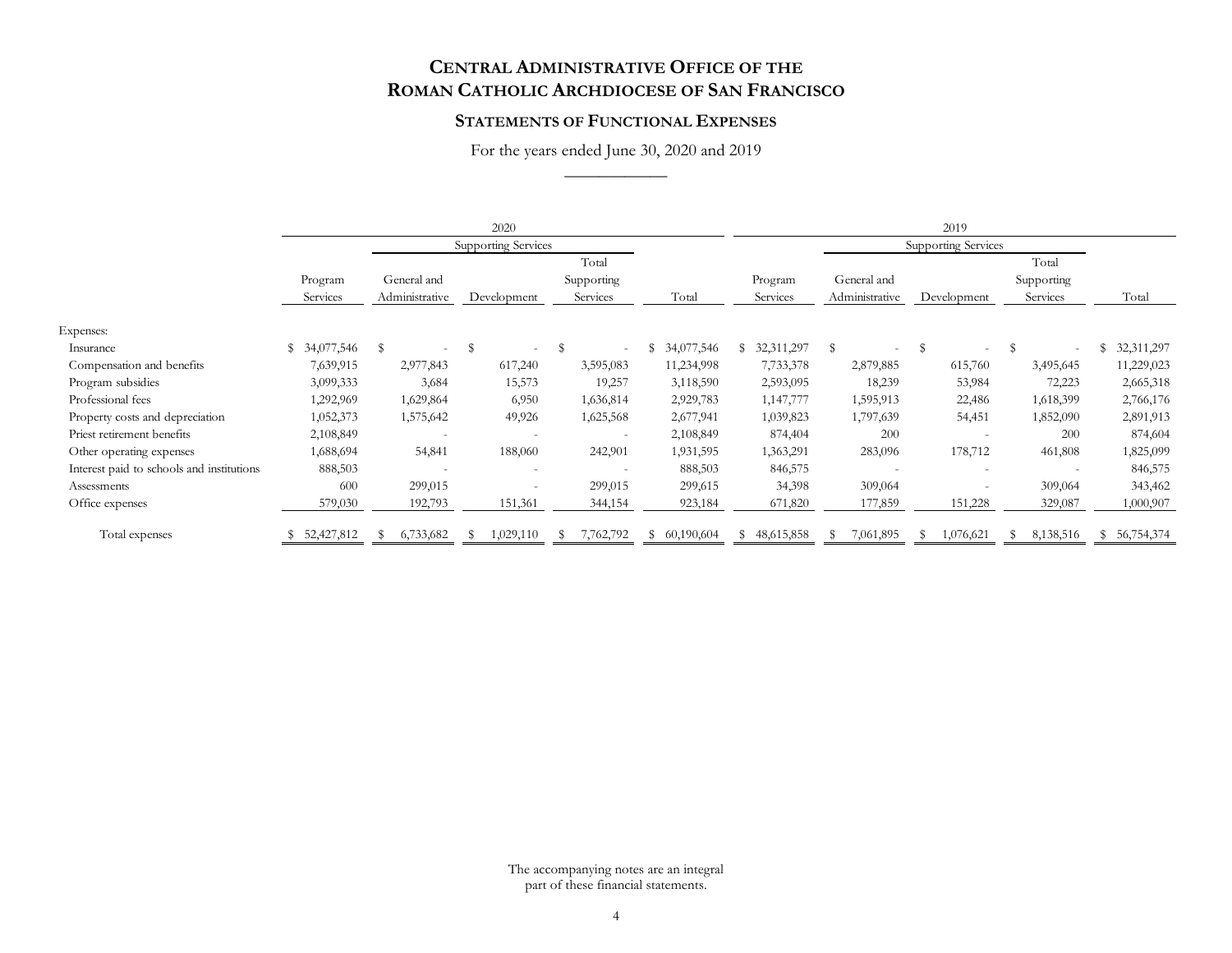# **STATEMENTS OF CASH FLOWS**

For the years ended June 30, 2020 and 2019

 $\overline{\phantom{a}}$ 

|                                                                           | 2020              | 2019            |
|---------------------------------------------------------------------------|-------------------|-----------------|
| Cash flows from operating activities:                                     |                   |                 |
| Change in net assets                                                      | \$<br>(1,274,780) | \$<br>9,963,790 |
| Adjustments to reconcile change in net assets to net cash provided by     |                   |                 |
| operating activities:                                                     |                   |                 |
| Change in beneficial interest in a perpetual trust                        | 18,880            | 16,664          |
| Investment income                                                         | (1,557,955)       | (6,788,682)     |
| Depreciation                                                              | 1,722,584         | 1,839,894       |
| Loss on sale of property, land and equipment                              | 322,826           |                 |
| Provision for uncollectable accounts                                      | 174,407           |                 |
| Change in operating assets and liabilities:                               |                   |                 |
| Receivables                                                               | (2,716,826)       | 249,441         |
| Prepaid and other assets                                                  | 254,909           | 221,463         |
| Accounts payable and accrued liabilities                                  | 3,194,195         | (4,774,462)     |
| Deferred lease revenue                                                    | (101, 739)        | (101, 739)      |
| Net cash provided by operating activities                                 | 36,501            | 626,369         |
| Cash flows from investing activities:                                     |                   |                 |
| Purchase of investments                                                   | (94, 137, 012)    | (85,242,006)    |
| Proceeds from sale of investments                                         | 103,587,459       | 91,383,963      |
| Purchase of property, land, and equipment                                 | (228, 792)        | (197, 493)      |
| Proceeds from sale of property, land, and equipment                       | 6,344,625         |                 |
| Net cash provided by investing activities                                 | 15,566,280        | 5,944,464       |
| Cash flows from financing activities:                                     |                   |                 |
| Investment income on endowed assets                                       | (115,210)         | (2,055,454)     |
| Assets held for schools and institutions liability                        | (267, 815)        | (454, 856)      |
| Change in equity held for others in pooled investments                    | (2,699,109)       | 5,793,038       |
| Investment pool loss (income) on equity of others                         | 107,538           | (3,283,935)     |
| Proceeds from line of credit - Capital Assets Support Corporation         | 1,000,000         |                 |
| Payments on note payable - Capital Assets Support Corporation             | (3,220,596)       | (132, 434)      |
| Proceeds from note payable - Paycheck Protection Program                  | 1,876,500         |                 |
| Net cash used in financing activities                                     | (3,318,692)       | (133, 641)      |
| Net increase in cash and cash equivalents                                 | 12,284,089        | 6,437,192       |
| Cash, cash equivalents and time certificate of deposit, beginning of year | 97,782,529        | 91,345,337      |
| Cash, cash equivalents and time certificate of deposit, end of year       | \$110,066,618     | 97,782,529      |
| Supplemental disclosure of cash flow information:                         |                   |                 |
| Cash paid for interest on deposits and note payable                       | 888,503<br>P      | 846,575<br>Ş    |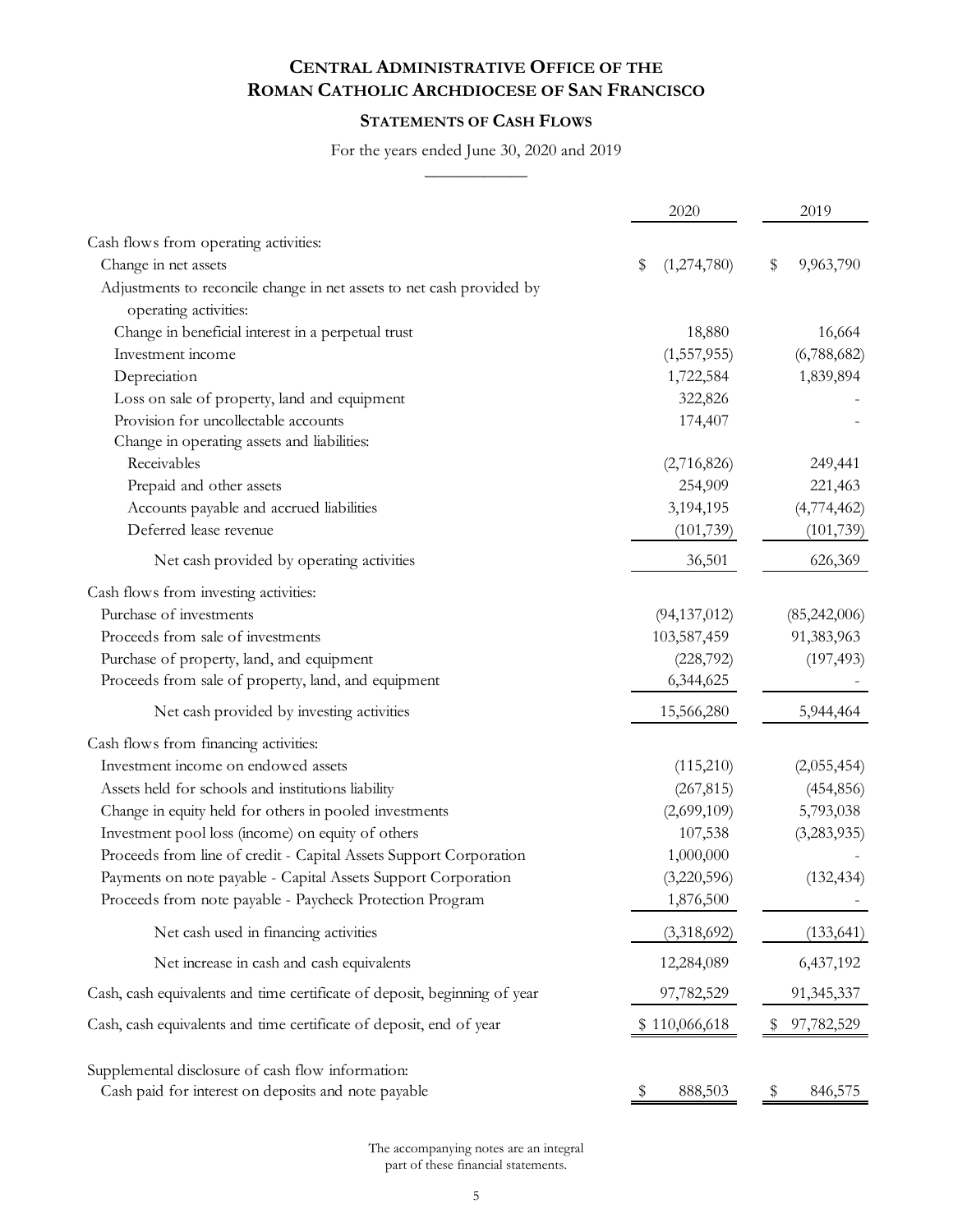#### **NOTES TO FINANCIAL STATEMENTS**

June 30, 2020 and 2019  $\frac{1}{2}$ 

### **1. The Chancery**

The Roman Catholic Archbishop of San Francisco, a California Corporation Sole (the "Corporation Sole"), was incorporated on February 24, 1854. The Corporation Sole operates the Central Administrative Office of the Roman Catholic Archdiocese of San Francisco (the "Chancery"). Other operating divisions of the Corporation Sole include certain parishes, schools, cemeteries, and certain Catholic sites within the Archdiocese such as the Vallombrosa Center.

The accompanying financial statements include only the Chancery and those funds over which the Chancery maintains direct operational control. Such statements do not include any assets or liabilities of the other operating divisions of the Corporation Sole as described above. In addition, the accompanying financial statements do not include, or pertain to, separate and independent corporate entities affiliated with the Corporation Sole that are located within The Roman Catholic Archdiocese of San Francisco (the "Archdiocese").

A significant portion of the Chancery's revenues are derived from assessments obtained from and fees for services provided to parishes, schools and other Archdiocesan institutions, as well as rental income from certain properties. These revenues are expended by the Chancery for the various programs, ministries, and needs of the Chancery. In addition, the Chancery administers the Archdiocesan insurance program and priest and lay employees' supplemental pension plans.

The Chancery office administers funds on behalf of certain institutions, as well as the Chancery, in an investment pool invested with fund managers in separate custodial accounts. The Chancery also administers a Deposit and Loan fund on behalf of high schools and certain institutions. Ownership by specific funds or entities in the investment pool is accounted for on a pooled unit value method based on fair values. Assets held for schools and institutions and equity of others in pooled investments are reflected as liabilities.

#### **2. Assignment to Support Corporations**

The Capital Assets Support Corporation ("CASC") and The Archdiocese of San Francisco Parish and School Juridic Persons Real Property Support Corporation ("RPSC"), collectively referred to as the "Support Corporations," are separate and distinct corporations from the Corporation Sole. The Support Corporations have existed since 2008 for the expressed purpose of owning and maintaining certain real properties and capital assets in order for the civil structure of asset ownership to conform closely with Canon law and to support the mission of parishes, schools, and cemeteries that are operated civilly by the Corporation Sole.

To achieve that purpose, in 2008 the Corporation Sole irrevocably and unconditionally assigned, transferred and conveyed rights, title and interest in certain real property to the RPSC. The assignment also affects any real property or improvements thereto as defined by the assignment, including certain real property held by the Chancery (see Note 9).

The Corporation Sole and Support Corporations are financially interrelated organizations; therefore, at the date of transfer of certain real property held by the Chancery, the transfer is treated as an equity transfer and the carrying value of the asset transferred is reclassified as a beneficial interest in the RPSC's net assets (see Note 9).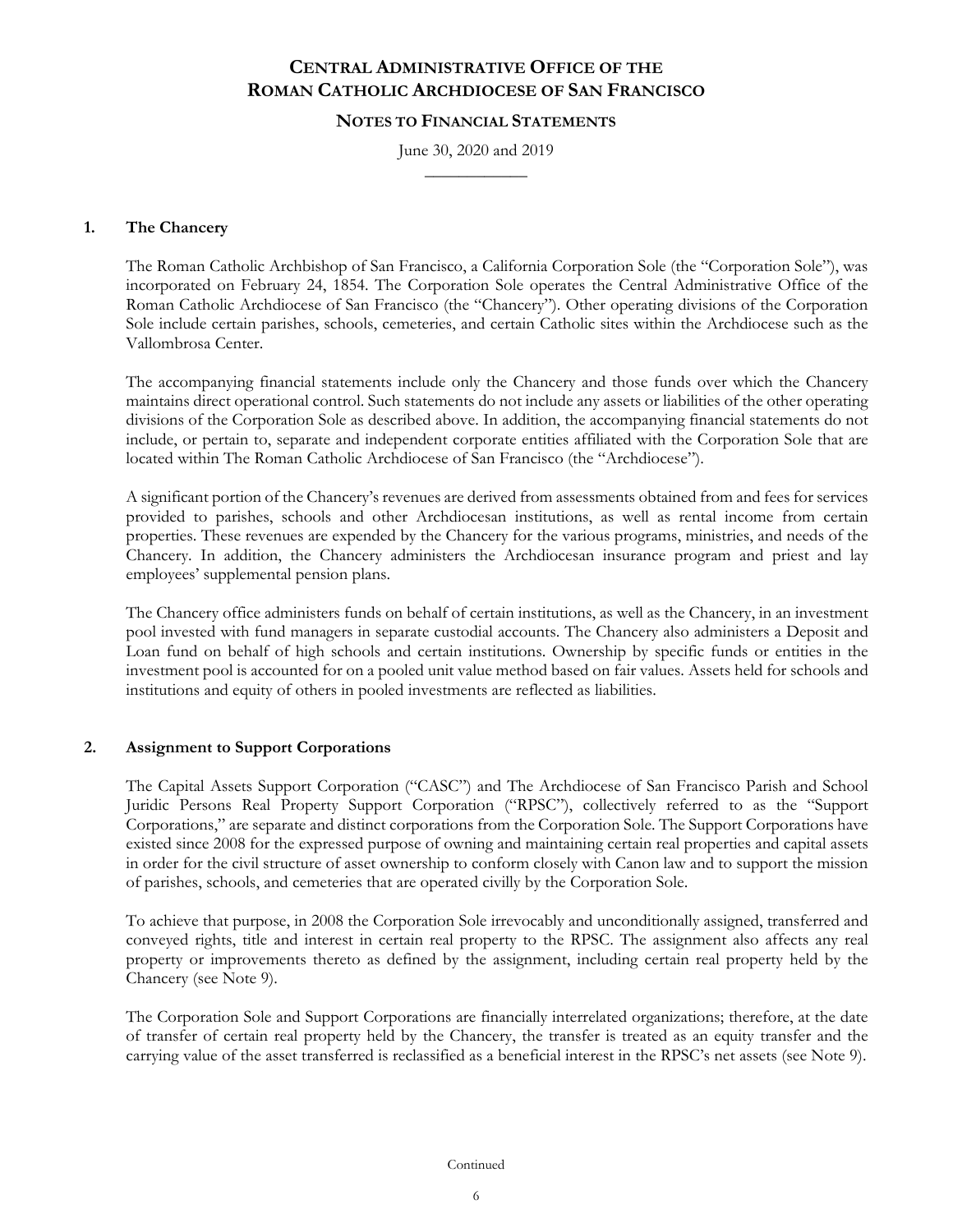### **NOTES TO FINANCIAL STATEMENTS**

June 30, 2020 and 2019  $\frac{1}{2}$ 

### **3. Summary of Significant Accounting Policies**

#### **Basis of Presentation**

The accounts of the Chancery are maintained in accordance with accounting principles generally accepted in the United States of America ("U.S. GAAP") and the principles of fund accounting. This is the procedure by which resources for various purposes are classified for accounting purposes into funds in accordance with specified activities or objectives. For financial statement purposes, all financial transactions are reported by class of net assets as prescribed for not-for-profit entities. The following is a description of the classes of net assets included in the financial statements.

### **Net Assets without Donor Restrictions**

Net assets without donor restriction consists of all resources of the Chancery that have not been restricted by a donor. Certain unrestricted resources have been internally designated for specific purposes.

### **Net Assets without Donor Restrictions - Designated**

Designated net assets consists of amounts set aside to supplement the various operations carried on by the Chancery (see Note 15).

#### **Net Assets with Donor Restrictions**

Net assets with donor restrictions are those assets subject to donor-imposed restrictions. Some donor-imposed restrictions are temporary in nature, such as those that will be met by the passage of time or other events specified by the donor. Other donor-imposed restrictions are perpetual in nature, where the donor stipulates that resources be maintained in perpetuity. The income and appreciation from such resources, once approved by the Chancery, is available for either general operations or specific programs as specified by the donor. Gifts of long-lived assets and gifts of cash restricted for the acquisition of long-lived assets are recognized as with donor restriction revenue when received and net assets released from restriction when the assets are placed in service. Donor-imposed restrictions are released when a restriction expires, that is, when the stipulated time has elapsed, when the stipulated purpose for which the resource was restricted has been fulfilled, or both.

#### **Net Assets with Donor Restrictions - Endowments**

Endowment net assets consists of assets which use has been restricted for investment in perpetuity as donorrestricted endowments. The income from endowments is available for either general operations or specific programs as specified by the donor.

Management has interpreted the State of California's enacted version of the Uniform Prudent Management of Institutional Funds Act ("UPMIFA") as requiring the preservation of the fair value of the original gift as of the date donated for the donor-restricted endowment funds absent explicit donor stipulations to the contrary. As a result, the Chancery's net assets with donor restrictions consists of the fair value of the original gifts as of the date donated to the donor-restricted endowment.

#### **Accrual Basis**

The financial statements of the Chancery have been prepared on the accrual basis of accounting.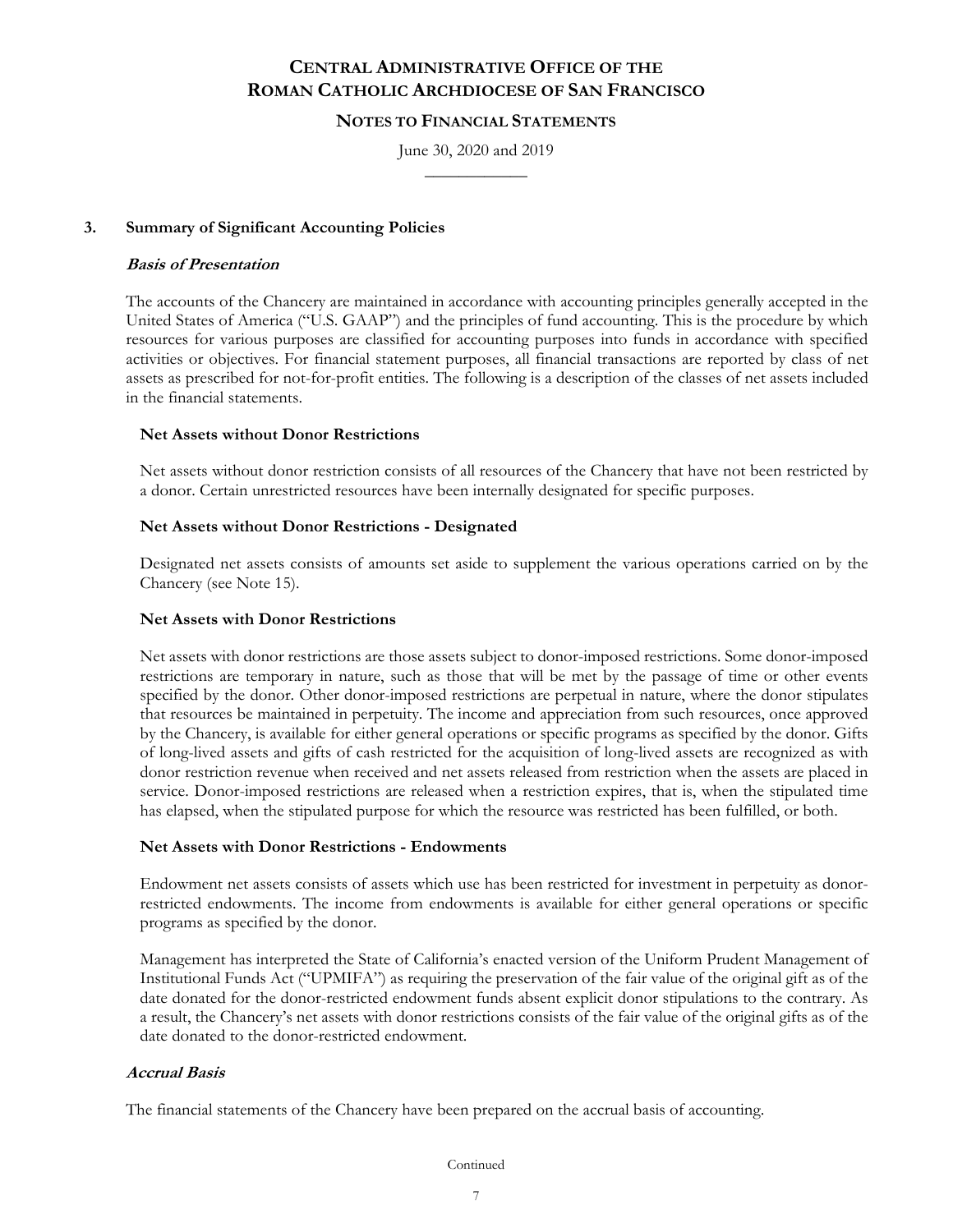#### **NOTES TO FINANCIAL STATEMENTS**

June 30, 2020 and 2019  $\frac{1}{2}$ 

### **3. Summary of Significant Accounting Policies**, continued

#### **Cash and Cash Equivalents**

For the purposes of these financial statements, cash and cash equivalents is considered to be cash on hand, bank deposits, money market funds, and certain mutual funds which are highly liquid. Cash and cash equivalents includes certain funds that have been internally designated by the Chancery (see Note 5).

## **Concentration of Credit Risk**

Financial instruments that potentially subject the Chancery to concentrations of credit risk consist principally of cash and cash equivalents and time certificates of deposit. Such balances with any one institution may, at times, be in excess of federally insured limits. Risks associated with cash and cash equivalents and time certificates of deposit are mitigated by banking with credit worthy institutions. The Chancery has not experienced any losses in such accounts and believes it is not exposed to any significant credit risk.

Investments in general are exposed to various risks, such as interest rate, credit, and overall market volatility. To address the risk of investments, the Chancery maintains a diversified portfolio, subject to an investment policy that sets out performance criteria, investment guidelines, and asset allocation guidelines, and requires review of the investment performance. Investments are managed by multiple investment managers, who have responsibility for investing the funds in various investment classes. This entire process is actively overseen by the Investment Committee of the Archdiocese of San Francisco. Investments are secured up to a limit set by the Securities Investor Protection Corporation ("SIPC"). As of June 30, 2020 and 2019, the Chancery held investments in excess of the SIPC insurance limits.

#### **Investments**

Investments in equity securities and in debt securities are reported at fair value, with current period recognition of increases or decreases in fair value shown in the statements of activities. Investments also include cash and cash equivalents held by investment custodians. Investment income recorded on the statements of activities includes interest and dividend income, as well as realized and unrealized gains and losses. Investments are held in markets which at times are volatile and can result in temporary significant unrealized gains or losses.

#### **Receivables**

Receivables consists of loans, notes, accounts and other non-trade receivables and assessments receivable from schools and other archdiocesan institutions. Credit is extended based upon the evaluation of the entity's financial condition and other factors and, generally, collateral is not required, except in certain isolated cases where property is sold involving a note receivable and a deed of trust is obtained. Loans and notes receivable have variable maturity dates and are generally due in accordance with scheduled payments. The allowance for doubtful accounts and loan losses are determined based on a consideration of a number of factors, including the Chancery's previous loss history, the entity's previous payment history, financial condition and ability to pay, and the condition of the general economy. The Chancery writes off accounts receivable, loans, and notes receivable to the allowance when they are determined to be uncollectible. The Chancery determined an allowance for doubtful accounts based on credit worthiness and collectability of its loans. Payments subsequently received on accounts, loans, and notes previously written off are credited to the bad debt provision.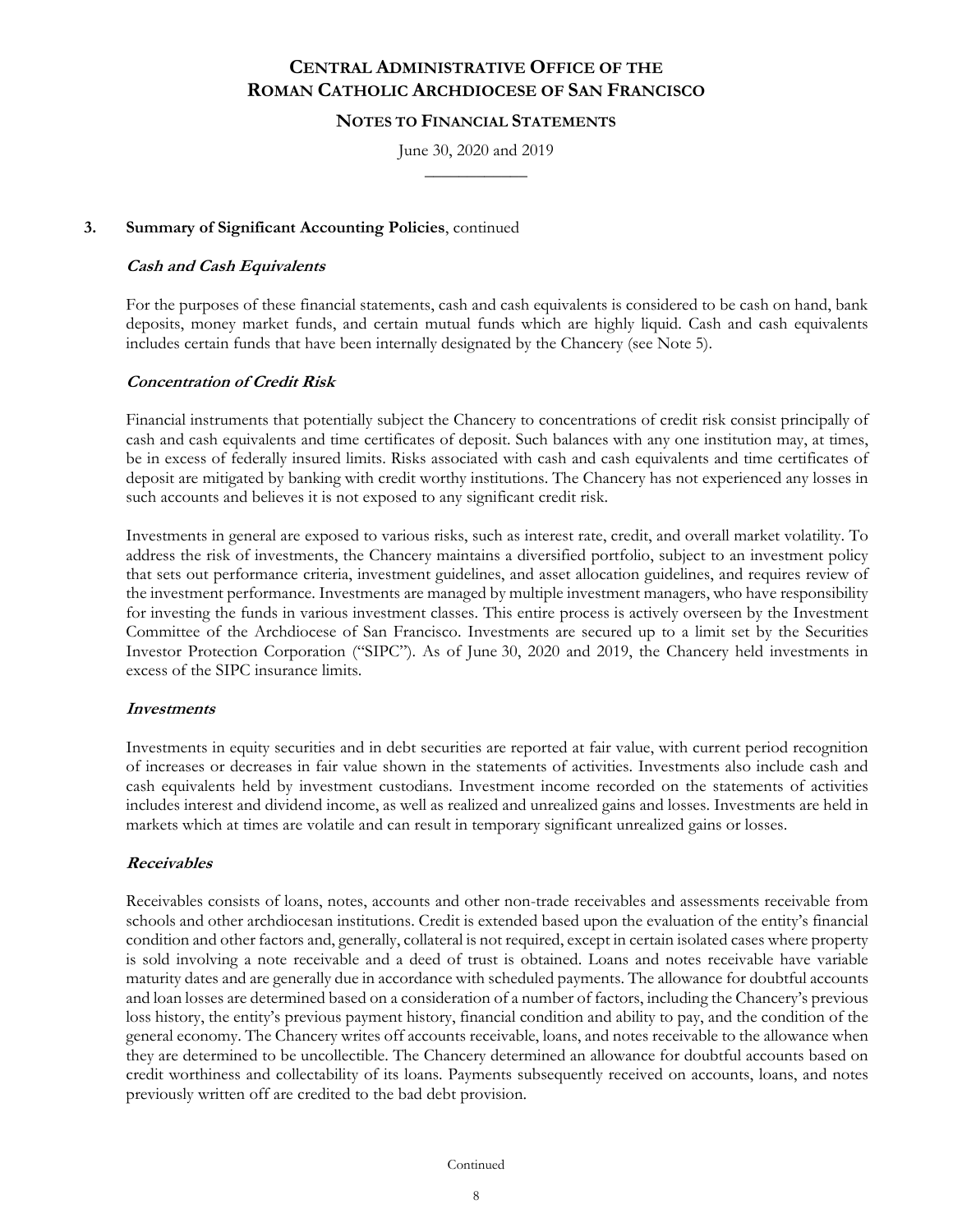### **NOTES TO FINANCIAL STATEMENTS**

June 30, 2020 and 2019  $\frac{1}{2}$ 

### **3. Summary of Significant Accounting Policies**, continued

#### **Receivables**, continued

Interest accrues on loans and notes receivable monthly in accordance with the applicable interest rates. Interest accruals are discontinued when it is determined that a specific allowance is required against a loan or note. Interest income is subsequently recognized on such loans, or a note, only to the extent cash is subsequently received.

### **Property, Land, and Equipment**

Property, land, and equipment that are legally held in the name of the Corporation Sole, which are used by the Chancery, are stated at cost if purchased or at fair value at the date of the gift if donated. Also included are certain properties held by the Chancery for which the Chancery has canonical oversight.

For properties placed in service, depreciation is provided in amounts sufficient to amortize the cost of depreciable assets to operations over their estimated services lives, ranging from 5 to 40 years, using the straight-line method.

#### **Canonical Oversight of Closed Parishes and Parish Schools**

The Chancery, on behalf of the Corporation Sole, assumes canonical responsibility for the management of closed parish and school sites, including the management of property, land, and equipment of those sites. Upon the suppression of a parish and/or its related school, if any, as a juridic person, its properties are passed on to the superior juridic person, the Corporation Sole, if no other juridic person has been established or assigned to care for the property.

If the Chancery does not expect to be the ultimate economic beneficiary of the property of closed parishes and schools or bear the risk of loss, it does not record an asset for the related property. If the economic beneficiary is uncertain, the Chancery records an asset and corresponding liability, as an agent, for the related property. If any of those properties have operations, the Chancery will recognize the related operations if it anticipates being the economic beneficiary of the related property. When the Chancery does not record the property of closed parishes and schools, or recognizes the property as an agent, the related operations are recognized and are accounted for by other responsible parties. When the canonical oversight of certain closed parish and/or school property has been assigned from the Chancery to another juridic person or responsible party, the Chancery recognizes an equity transfer and a corresponding reduction in any related assets and liabilities.

#### **Beneficial Interest in Real Property Support Corporation**

A beneficial interest is defined as a future economic benefit of an anticipated future cash flow or service potential. The Chancery has a beneficial interest in the RPSC's net assets (see Note 9) as a result of a transferred asset, the land of a closed parish. The beneficial interest is reported at the book value of the transferred asset at the date of transfer.

## **Deferred Lease Revenue**

Deferred lease revenue consists of a lease payment received from a lessee for rental periods subsequent to the statement of financial position date. The non-cancelable minimum lease payment portion of the deferred lease revenue is recognized on a straight-line basis as rental income over the remaining prepayment period of 61 years.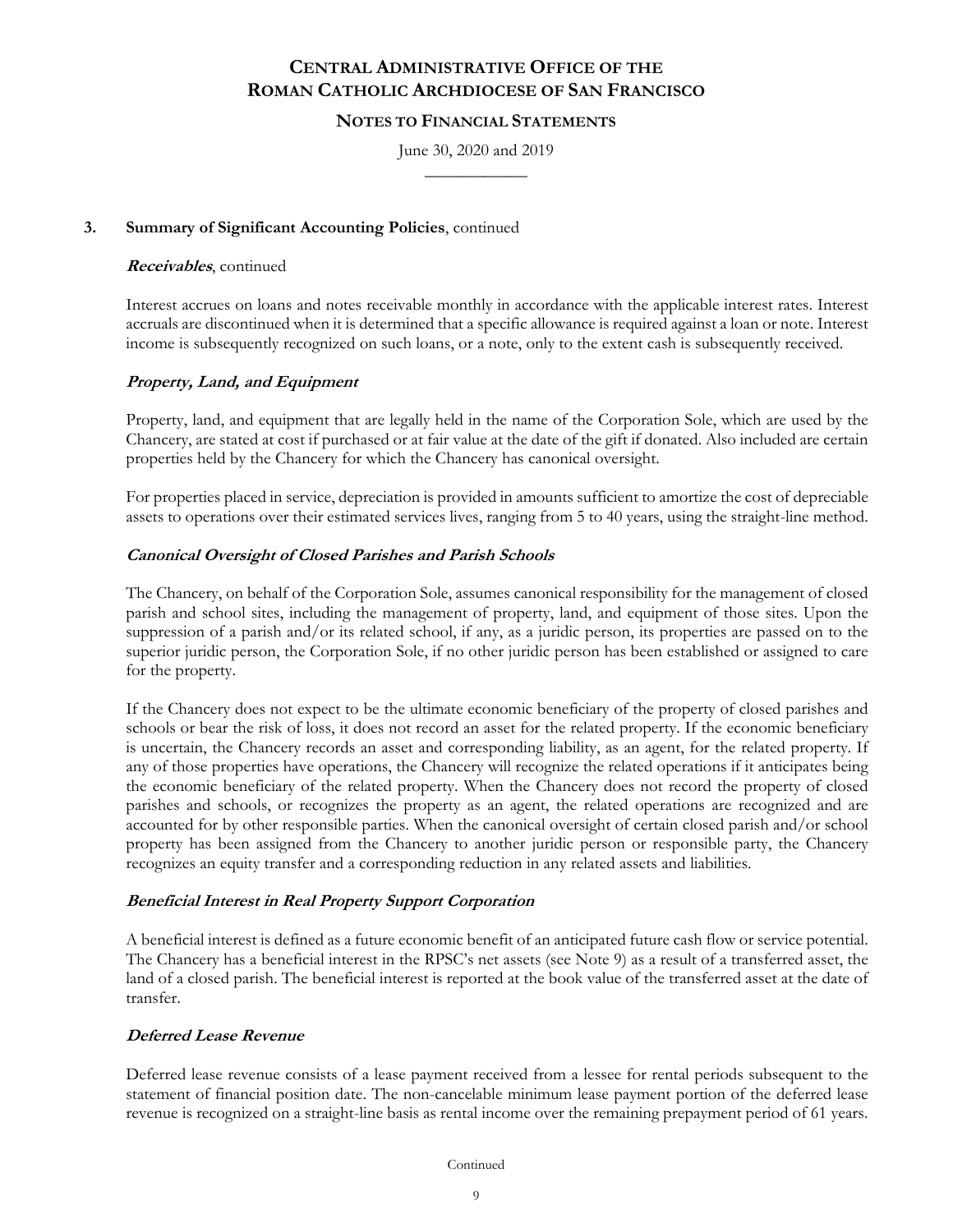### **NOTES TO FINANCIAL STATEMENTS**

June 30, 2020 and 2019  $\frac{1}{2}$ 

### **3. Summary of Significant Accounting Policies**, continued

### **Assets Held for Schools and Institutions (Liability)**

The Chancery holds deposits for schools and institutions for investment purposes and/or loaned to other schools and institutions. Deposit interest rates averaged 1.75% and 1.25% for of the years ended June 30, 2020 and 2019, respectively.

Also included in the assets held for schools and institutions are proceeds from special collections administered by the United States Conference of Catholic Bishops and other special collections local to the Archdiocese and administered by the Chancery.

### **Revenue Recognition**

### **Gifts, Bequests, and Collections**

The Chancery reports gifts, bequests, and collections as net assets without donor restrictions unless they are received with donor stipulations that limit the use of the donated assets, in which case they are recorded as net assets with donor restriction. The Chancery recognizes all unconditional gifts and promises to give in the period notified, if deemed collectible. The Chancery recognizes conditional gifts once the conditions have met and, as of June 30, 2020, the Chancery had not received any conditional gifts.

#### **Fees for Services**

Fees for services are recognized over time as the Chancery satisfies the performance obligation, with the exception of adverting revenue that is recognized at a point in time when the performance obligation is satisfied. Rental income from property leases are recognized on a straight-line basis over the term of the lease. Other income, derived from assessments to other entities, are recognized when assessed.

#### **Insurance**

The Archdiocesan insurance program provides insurance coverage for parishes, schools and other operating divisions of the Corporation Sole. The program is administered by the Chancery and provides coverage in areas including, but not limited to, general liability, property, crime, fiduciary liability, medical and health, and workers' compensation. Insurance claims are substantially covered by a variety of insurance policies purchased by the Chancery, but are also partially covered by self-insured retention levels and deductible limits. Insurance revenues are recognized in the applicable period insurance coverage is provided to parishes, schools and other operating divisions.

#### **Grants Payable**

Grants payable are expensed when the unconditional promise to give is approved by the finance committee of the Archdiocese. Grants are authorized subject to certain restrictions, and failure of the recipients to meet these restrictions may result in cancellations or refunds. Grant refunds are recorded as a reduction of grant expense at the time the grant is refunded to the Foundation. Unconditional grants that are expected to be paid in more than one year are measured at the present value of the estimated future cash flows (see Note 11).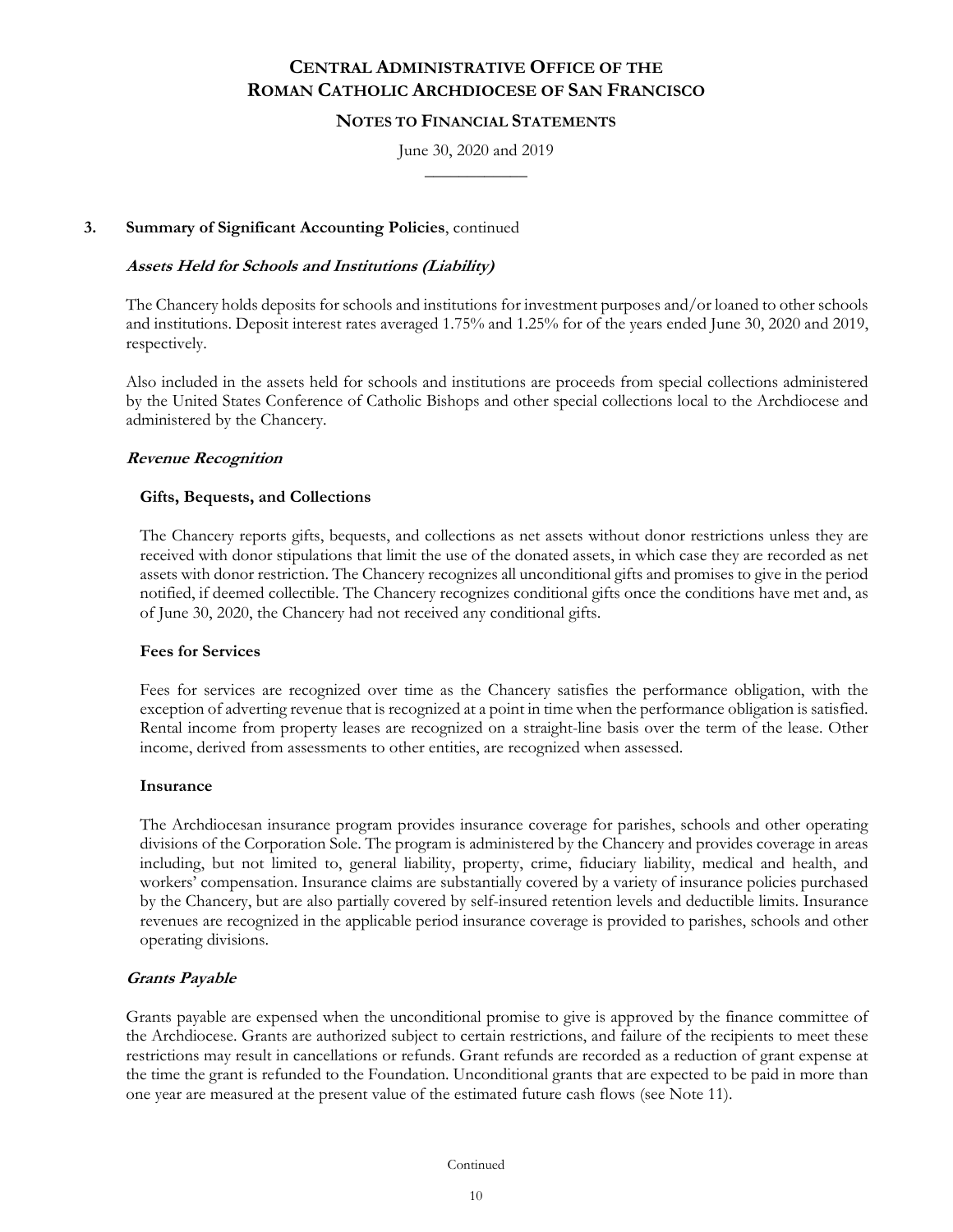#### **NOTES TO FINANCIAL STATEMENTS**

June 30, 2020 and 2019  $\frac{1}{2}$ 

### **3. Summary of Significant Accounting Policies**, continued

#### **Income Taxes**

The Roman Catholic Archbishop of San Francisco is exempt from federal income tax under Section 501(c)(3) of the Internal Revenue Code, as set forth in the Roman Catholic Church's annual group ruling received from the Internal Revenue Service. However, income from activities not related to its tax exempt purpose may be subject to taxation as unrelated business income. These activities have historically generated losses and the Chancery has accumulated net operating loss carryforwards ("NOLs"). As of June 30, 2019, the most recent tax filing, the Chancery had NOLs of approximately \$158,521. There is no limitation on the use of these NOLs and they will begin to expire in 2031. The Chancery's ability to utilize the NOLs or realize any benefits is uncertain and, therefore, a full valuation allowance has been applied against them.

#### **Fair Value Measurements**

The Chancery follows the fair value measurement standards which define fair value as the exchange price that would be received for an asset or paid to transfer a liability in the principal or most advantageous market for the assets or liabilities in an orderly transaction between market participants on the measurement date. Subsequent changes in fair value of these financial assets and liabilities are recognized in the change in net assets when they occur.

The Chancery uses various valuation approaches. A hierarchy has been established for inputs used in measuring fair value that maximizes the use of observable inputs and minimizes the use of unobservable inputs by requiring that the most observable inputs be used when available. Observable inputs are inputs that market participants would use in pricing the asset or liability developed based on market data obtained from sources independent of the Chancery. Unobservable inputs are inputs that reflect the Chancery's assumptions about what market participants would use in pricing the asset or liability developed based on the best information available in the circumstances. There have been no changes in valuation techniques for the years ended June 30, 2020 and 2019.

The Chancery's financial assets and liabilities measured at fair value on a recurring basis are categorized according to the fair value hierarchy consisting of the following three levels:

*Level 1* – Valuation inputs are obtained from real-time quotes for transactions in active exchange markets involving identical assets and liabilities.

*Level 2* – Valuation inputs are obtained from readily-available pricing sources for comparable instruments.

*Level 3* – Valuation inputs are obtained without observable market value and require a high level of judgment to determine the fair value.

The categorization within the valuation hierarchy is based upon the lowest level of input that is significant to the fair value measurement.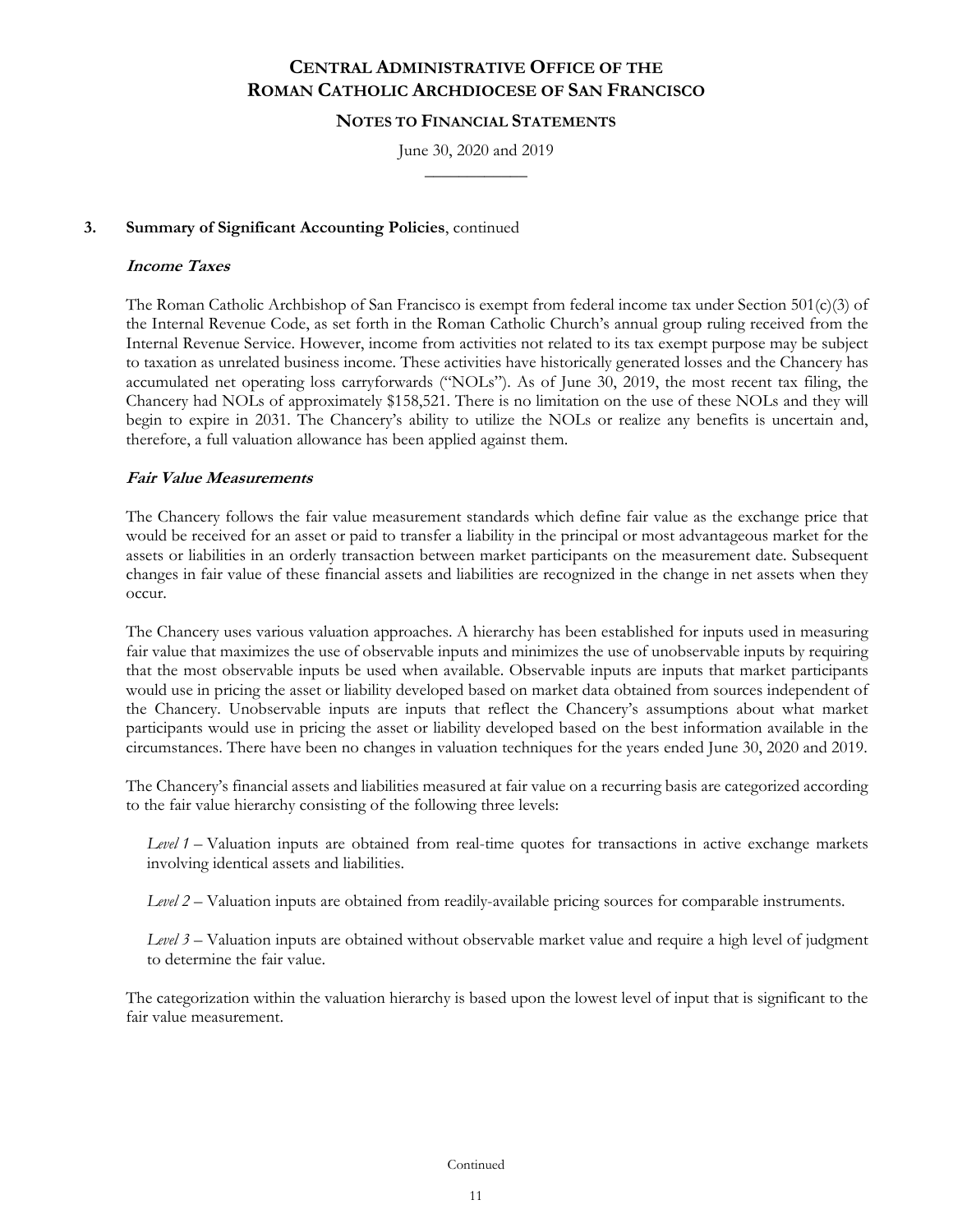### **NOTES TO FINANCIAL STATEMENTS**

June 30, 2020 and 2019  $\frac{1}{2}$ 

### **3. Summary of Significant Accounting Policies**, continued

#### **Fair Value Measurements**, continued

### **Fair Value of Investments Measured on the Basis of Net Asset Value Per Share**

The Chancery follows fair value guidance measuring fair value for investment in certain investees on the basis of the Net Asset Value per share ("NAV"). The guidance permits, as a practical expedient, the use of the NAV as long as that value is calculated in a manner consistent with the measurement principles governing investment companies. The Chancery believes this method provides a basis for the fair value.

The Chancery uses NAV for determining the fair value of its investment in private real estate funds and global emerging markets mutual funds. These investments may not be immediately liquid nor have readily determinable fair values and are valued at amounts reported to the Chancery by the investee. These values may differ significantly from values that would have been used had a readily available market existed for such investments, and the differences could be material to the change in net assets of the Chancery.

### **Use of Estimates**

In preparing financial statements in conformity with U.S. GAAP, management is required to make estimates and assumptions that affect the reported amounts of assets and liabilities and the disclosure of contingent assets and liabilities at the date of the financial statements, as well as revenues and expenses during the reporting period. Actual results could differ from those estimates.

The Chancery's allowances for doubtful receivables and pledges and loans are significant estimates. The determination of the balances in the allowances accounts is based on an analysis of the receivables, pledges and loans and reflect amounts which, in management's judgment, are adequate to provide for potential losses after giving consideration to the character of the receivables and loan portfolio, current economic conditions, past collection experience, and such other factors that deserve recognition in estimating losses.

#### **Conditional Asset Retirement Obligation**

In the ordinary course of business, the Chancery may need to comply with certain legal obligations as part of a demolition or major renovation of a facility. The Chancery currently has no plans for demolition or major renovation. The Chancery will continue to review potential asset retirement obligations and record a liability when sufficient information exists to indicate that such an obligation has been incurred and to estimate the fair value of an asset retirement obligation.

## **Functional Classification of Expenses**

The costs of providing the various program services have been summarized on a functional basis in the statement of functional expenses. Accordingly, certain costs have been allocated, principally on a direct basis, among the programs and supporting services.

Certain categories of expenses are attributable to more than one program or supporting function and are allocated on a reasonable basis that is consistently applied. The expenses that are allocated are compensation and benefits and overhead expenses, which are allocated on the basis of estimates of time and effort.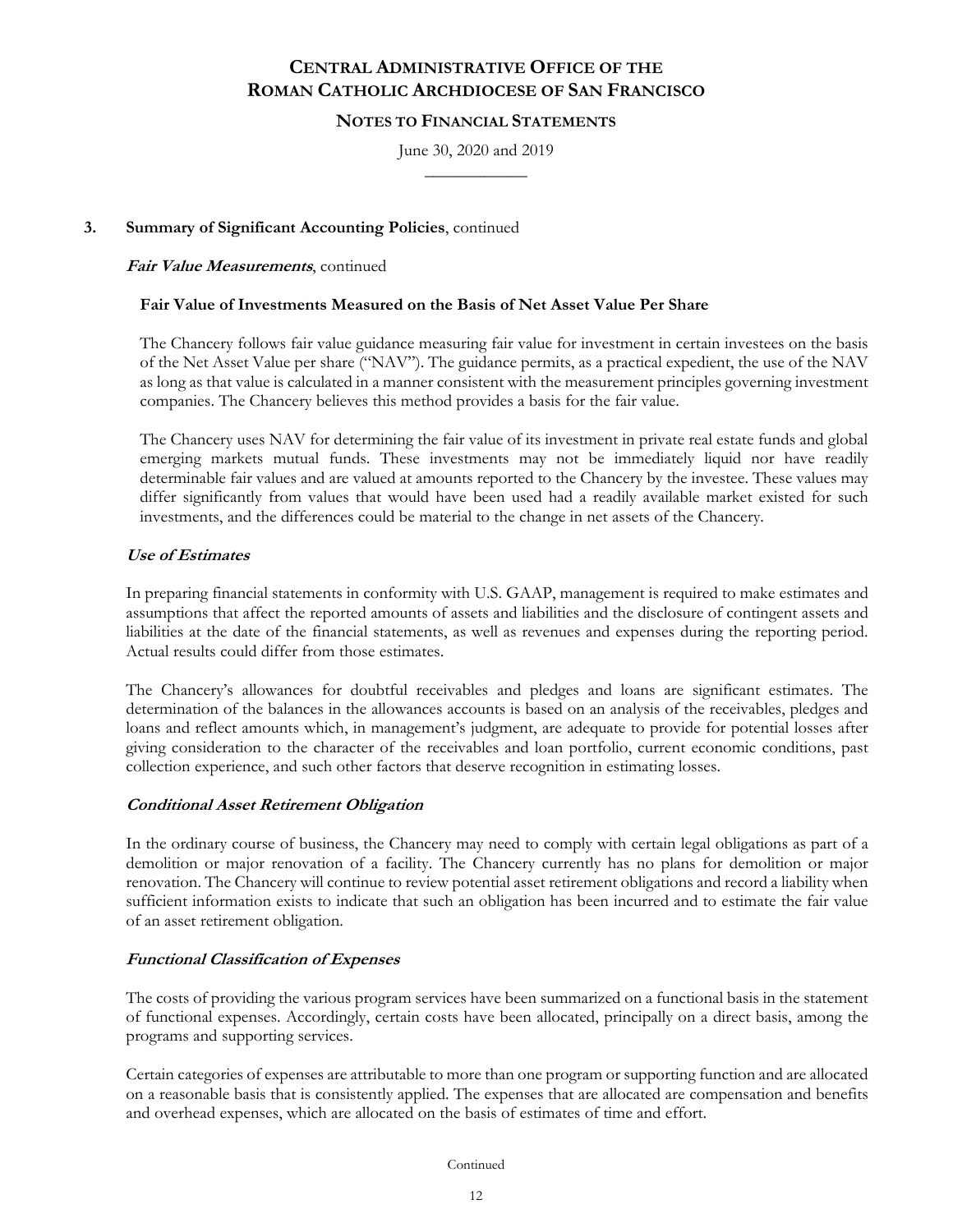### **NOTES TO FINANCIAL STATEMENTS**

June 30, 2020 and 2019  $\frac{1}{2}$ 

### **3. Summary of Significant Accounting Policies**, continued

### **Changes in Accounting Principles**

During the year ended June 30, 2020, the Chancery adopted the requirements of the FASB Accounting Standards Update ("ASU") 2018-08, *Clarifying the Scope of the Accounting Guidance for Contributions Received and Contributions Made (Topic 958)* ("ASU 2018-08"). The Chancery evaluates all contributions received against ASU 2018-08 to determine whether they are non-reciprocal contributions or exchange transactions, and whether a contribution is conditional. ASU 2018-08 was applied using the modified prospective approach. There was no material impact to the financial statements.

In May 2014, the FASB issued ASU 2014-09, *Revenue from Contracts with Customers (Topic 606)* ("ASU 2014-09"), to clarify the principles of recognizing revenue. Under ASU 2014-09, revenue is recognized when a customer obtains control of promised goods or services and is recognized at an amount that reflects the consideration expected to be received in exchange for goods or services. The Chancery adopted ASU 2014-09 for the year ended June 30, 2020 using the modified retrospective approach. There was no material impact to the financial statements.

In July 2017, the FASB issued ASU No. 2017-07, *Compensation – Retirement Benefits (Topic 715)* ("ASU 2017-07"). ASU 2017-07 requires an entity to report the service cost component in the same line item as other compensation costs. The other components of net (benefit) cost will be required to be presented in the income statement separately from the service cost component and outside a subtotal of income from operations. The Chancery adopted ASU 2017-07 effective July 1, 2019 and no material impact or material additional disclosures were added for implementation.

#### **Recent Accounting Pronouncements**

In February 2016, the FASB issued ASU 2016-02, *Leases (Topic 842)* ("ASU 2016-02"). ASU 2016-02 requires lessees to recognize a right-of-use asset and lease liability for virtually all leases (other than leases that meet the definition of a short-term lease). ASU 2016-02 was originally effective for years beginning after December 15, 2020. However, in June 2020, the FASB issued ASU 2020-05, *Revenue from Contracts with Customers (Topic 606) and Leases (Topic 842)—Effective Dates for Certain Entities*, which extended the effective date for ASU 2016-02 until years beginning after December 15, 2021. The Chancery is in the process of evaluating the impact of ASU 2016-02 on the Chancery's financial statements.

In August 2018, the FASB issued ASU 2018-13, *Fair Value Measurement (Topic 820): Disclosure Framework – Changes to the Disclosure Requirements for Fair Value Measurement* ("ASU 2018-13"). ASU 2018-13 amends Accounting Standards Codification ("ASC") 820 to add, remove, and modify fair value measurement disclosure requirements. ASU 2018-13 is effective for interim and annual periods beginning after December 15, 2019, with early adoption permitted. The Chancery is currently evaluating the effects of adopting ASU 2018-13.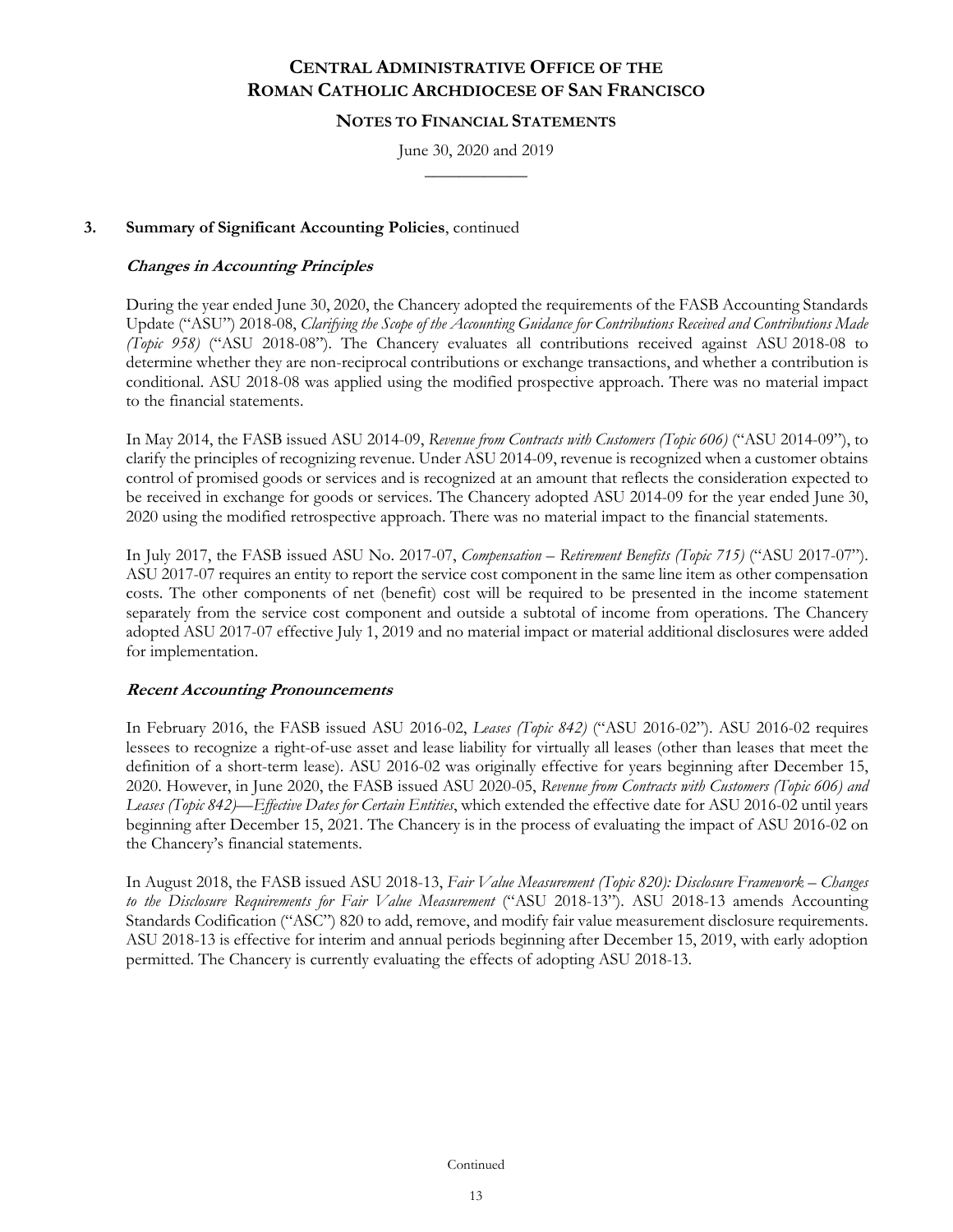### **NOTES TO FINANCIAL STATEMENTS**

June 30, 2020 and 2019  $\frac{1}{2}$ 

#### **4. Liquidity and Availability**

Financial assets available for general expenditure without donor restrictions limiting their use within one year the balance sheet date comprise the following as of June 30:

|                                                            | 2020           | 2019             |
|------------------------------------------------------------|----------------|------------------|
| Cash and cash equivalents and time certificates of deposit | \$110,066,619  | 97,782,530<br>\$ |
| Investments                                                | 141,407,851    | 149,292,671      |
| Receivables:                                               |                |                  |
| Loans receivable                                           | 768,983        | 462,493          |
| Pledges and assessments, net                               | 4,060,344      | 3,133,237        |
| Other receivables, net                                     | 4,027,911      | 2,719,089        |
| Beneficial interest in a perpetual trust                   | 1,005,493      | 1,024,373        |
| Total financial assets                                     | 261, 337, 201  | 254,414,393      |
| Less: net assets with donor restrictions                   | (43,820,723)   | (44,656,780)     |
| Less: collections receivable in more than one year         | (695, 353)     | (392, 281)       |
| Plus: amount appropriated for expenditure and release of   |                |                  |
| restrictions for the following year                        | 8,549,526      | 8,402,034        |
| Less: other designated assets:                             |                |                  |
| Assets held for schools and institutions                   | (50, 582, 701) | (50, 850, 516)   |
| Equity of others in pooled investments                     | (44, 647, 795) | (47, 346, 904)   |
| Other funds:                                               |                |                  |
| Deposit and loan                                           | (1,127,787)    | (1,363,492)      |
| Priests' retirement                                        | (12, 452, 586) | (12, 747, 161)   |
| Insurance and benefits                                     | (51,968,861)   | (49, 537, 803)   |
| Current fund: other operating and priest education         | (22, 543, 778) | (19, 117, 183)   |
| High school loan - committed FY20                          | (500,000)      |                  |
| Financial assets available to meet cash needs for general  |                |                  |
| expenditure within one year                                | \$41,547,143   | \$36,804,307     |

A summary cash and investment analysis is presented to the Finance Council at least annually, providing the cash and investment position for the current year, plus projections of cash requirements for the next five years. The Finance Council has directed the Chancery to maintain a \$15,000,000 reserves in its corpus. As part of the Chancery's liquidity and cash management plan, cash requirements are reviewed on a weekly basis. Excess shortterm cash is invested in either money market funds or in Time Certificates of Deposits with a maturity date not to exceed 90 days.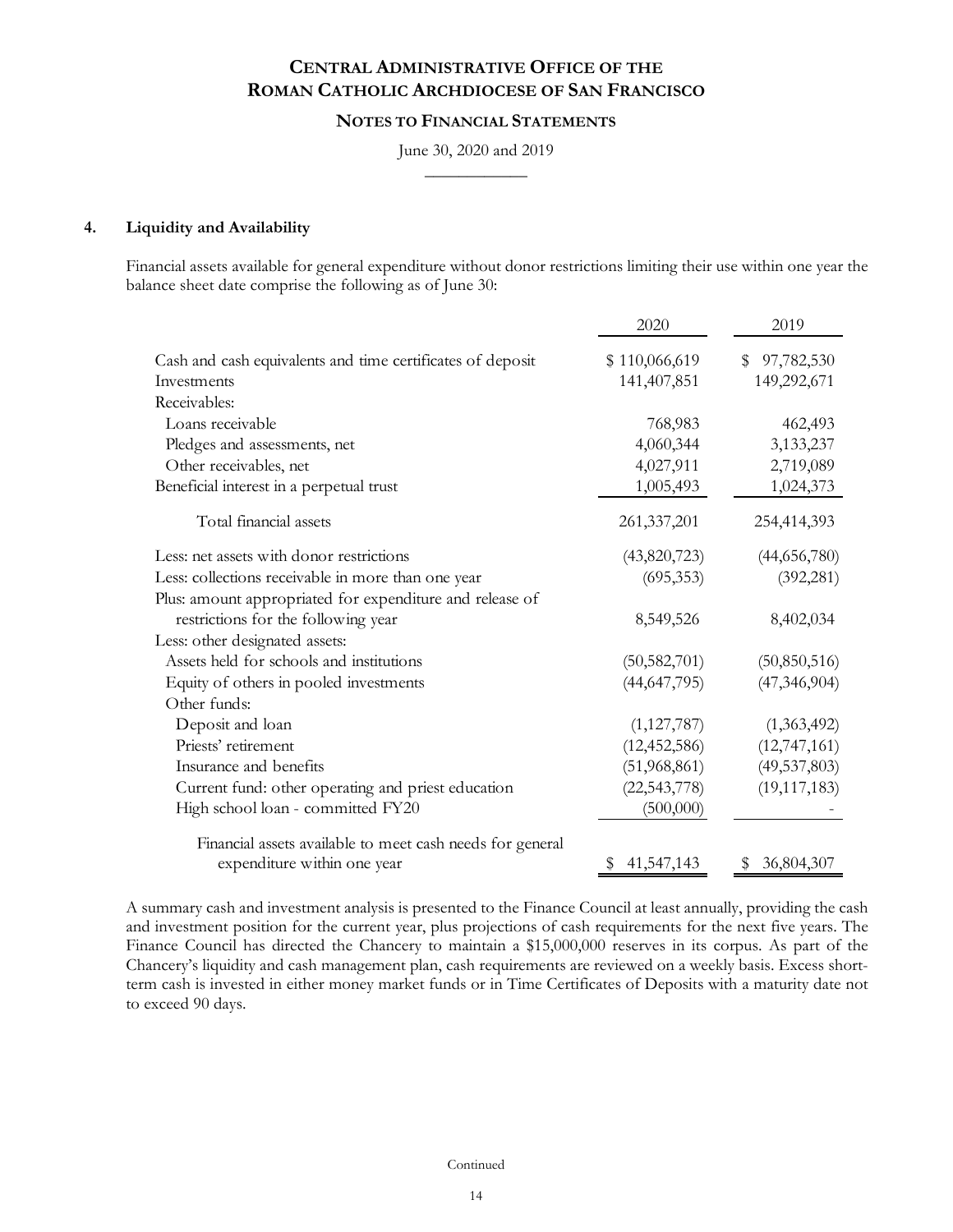### **NOTES TO FINANCIAL STATEMENTS**

June 30, 2020 and 2019  $\frac{1}{2}$ 

#### **5. Cash and Cash Equivalents and Time Certificates of Deposits**

Cash and cash equivalents and time certificates of deposits were held for the benefit of the following funds as of June 30:

|                                                      | 2020            | 2019            |
|------------------------------------------------------|-----------------|-----------------|
| Current fund - without donor restriction             | 13,418,544<br>S | 5,849,929<br>\$ |
| Deposit and loan fund                                | 50,080,778      | 49,814,249      |
| Insurance and benefits                               | 32,051,212      | 27,444,668      |
| Current fund - with donor restriction                | 1,596,887       | 1,421,971       |
| Priests' retirement fund - without donor restriction | 9,139,113       | 7,898,214       |
| Other designated funds                               | 379,440         | 835,742         |
| Other with donor restriction                         | 2,665,653       | 3,714,580       |
| Other                                                | 734,992         | 803,177         |
| Total cash and cash equivalents and time             |                 |                 |
| certificates of deposit                              | \$110,066,619   | 97,782,530      |

Cash and cash equivalents and time certificates of deposits consisted of the following as of June 30:

|                                                                     | 2020                     | 2019                        |
|---------------------------------------------------------------------|--------------------------|-----------------------------|
| Cash and cash equivalents<br>Time certificates of deposit           | \$109,906,619<br>160,000 | \$ 87,597,530<br>10,185,000 |
| Total cash and cash equivalents and time<br>certificates of deposit | \$110,066,619            | 97,782,530                  |

#### **6. Investments**

The Chancery administers an investment pool, as an owner and agent through independent custodial arrangements, for the benefit of various Archdiocesan entities. The funds deposited by, or on behalf of, each participant is the sole property of that participant and are processed by the investment pool service providers and the Chancery as agents and custodians for the participants.

The investment pool was established for participants with long-term horizons, moderate growth and income requirements, and moderate risk objectives. The investment pool invests in stocks and bonds and alternative assets. The investment pool is operated under the total return concept, which allocates income (loss) to each participant based upon the total return earned in invested funds, including realized and unrealized gains and losses, and investment management fees.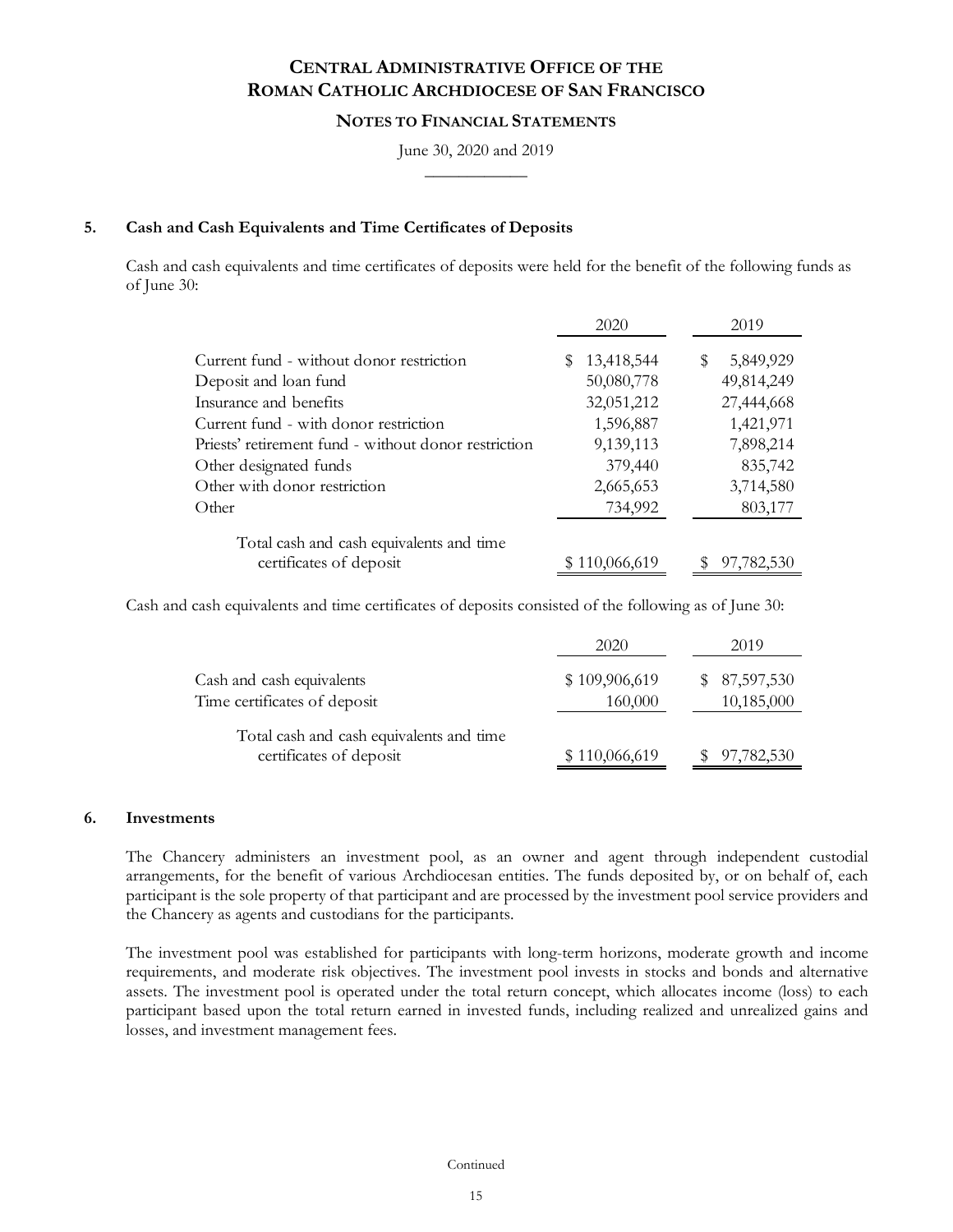## **NOTES TO FINANCIAL STATEMENTS**

#### June 30, 2020 and 2019  $\frac{1}{2}$

#### **6. Investments**, continued

Investments were held as follows as of June 30:

|                                                                                                     | 2020                     | 2019                          |
|-----------------------------------------------------------------------------------------------------|--------------------------|-------------------------------|
| Investment pool:<br>Chancery's equity in pooled investments<br>Others' equity in pooled investments | 94,296,153<br>44,498,795 | 95,918,772<br>S<br>47,189,904 |
| Other investments                                                                                   | 138,794,948<br>2,612,903 | 143,108,676<br>6,183,995      |
| Total investments                                                                                   | \$141,407,851            | \$149,292,671                 |

Total investment income for the investment pool, including investment income allocated to others in the pooled investments, was \$265,776 and \$10,096,092 for the years ended June 30, 2020 and 2019, respectively.

The Chancery's investment income, including its investment income from the investment pool, was as follows for the year ended June 30:

|                                                                        | 2020                 |                          |                 |  |
|------------------------------------------------------------------------|----------------------|--------------------------|-----------------|--|
|                                                                        |                      | Other                    |                 |  |
|                                                                        | Investment<br>Pool   | Investment<br>Activities | Total           |  |
| Interest and dividends<br>Net realized and unrealized losses on        | 1,597,082<br>S       | 1,311,349<br>S           | 2,908,431<br>\$ |  |
| investments                                                            | (1,223,769)          | (11, 497)                | (1,235,266)     |  |
| Investment income                                                      | 373,313              | 1,299,852                | 1,673,165<br>S  |  |
| Investment pool gain on equity of others<br>Undistributed net earnings | 122,362<br>(229,900) |                          |                 |  |
| Total investment pool income, net                                      | 265,775              |                          |                 |  |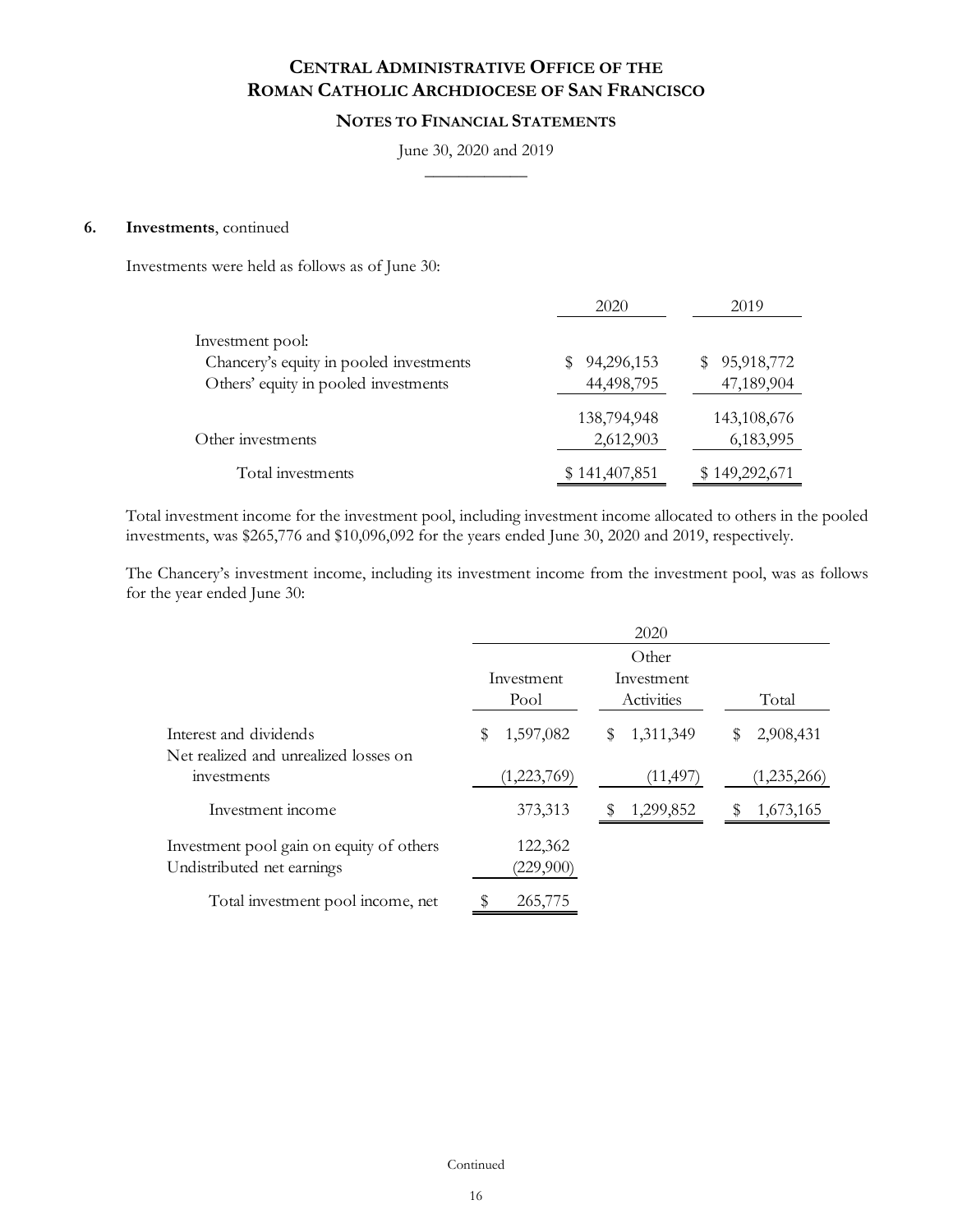## **NOTES TO FINANCIAL STATEMENTS**

June 30, 2020 and 2019  $\frac{1}{2}$ 

#### **6. Investments**, continued

The Chancery's investment income, including its investment income from the investment pool, was as follows for the year ended June 30:

|                                                                        |                       | 2019                     |                |
|------------------------------------------------------------------------|-----------------------|--------------------------|----------------|
|                                                                        |                       | Other                    |                |
|                                                                        | Investment<br>Pool    | Investment<br>Activities | Total          |
| Interest and dividends<br>Net realized and unrealized gains on         | 1,515,560<br>S        | 1,954,433<br>S           | 3,469,993<br>S |
| investments                                                            | 5,296,597             | 77,545                   | 5,374,142      |
| Investment income                                                      | 6,812,157             | 2,031,978                | 8,844,135<br>S |
| Investment pool gain on equity of others<br>Undistributed net earnings | 3,325,614<br>(41,679) |                          |                |
| Total investment pool income, net                                      | 10,096,092            |                          |                |

#### **7. Receivables**

#### **Loans Receivable**

The Chancery has a loan outstanding from Junipero Serra High School with balances of \$392,281 and \$462,493 for the years ended June 30, 2020 and 2019, respectively. The receivable is unsecured and matures through 2025 with interest at 5.5%. Additionally, for the year ended June 30, 2020, the Chancery has loaned \$375,000 and has an outstanding loan balance of \$376,702 from Archbishop Riordan High School. The receivable is unsecured and matures through 2021 with interest at 5.5%. As of June 30, 2020 and 2019, no allowance was recorded related to these loans. Subsequent to year end June 30, 2020, the High School has paid the balance off in full.

#### **Pledges and Assessments, Net**

Pledges and assessments, net, consisted of the following as of June 30:

|                                                                                                          | 2020 |                         | 2019 |                        |
|----------------------------------------------------------------------------------------------------------|------|-------------------------|------|------------------------|
| Pledges and assessments, net:<br>Archdiocesan Annual Appeal<br>Less: allowance for uncollectible pledges |      | 4,503,493<br>(443, 149) |      | 3,594,945<br>(461,708) |
| Total pledges and assessments, net                                                                       |      | 4,060,344               |      | 3,133,237              |

All pledges receivable are initially due within one year.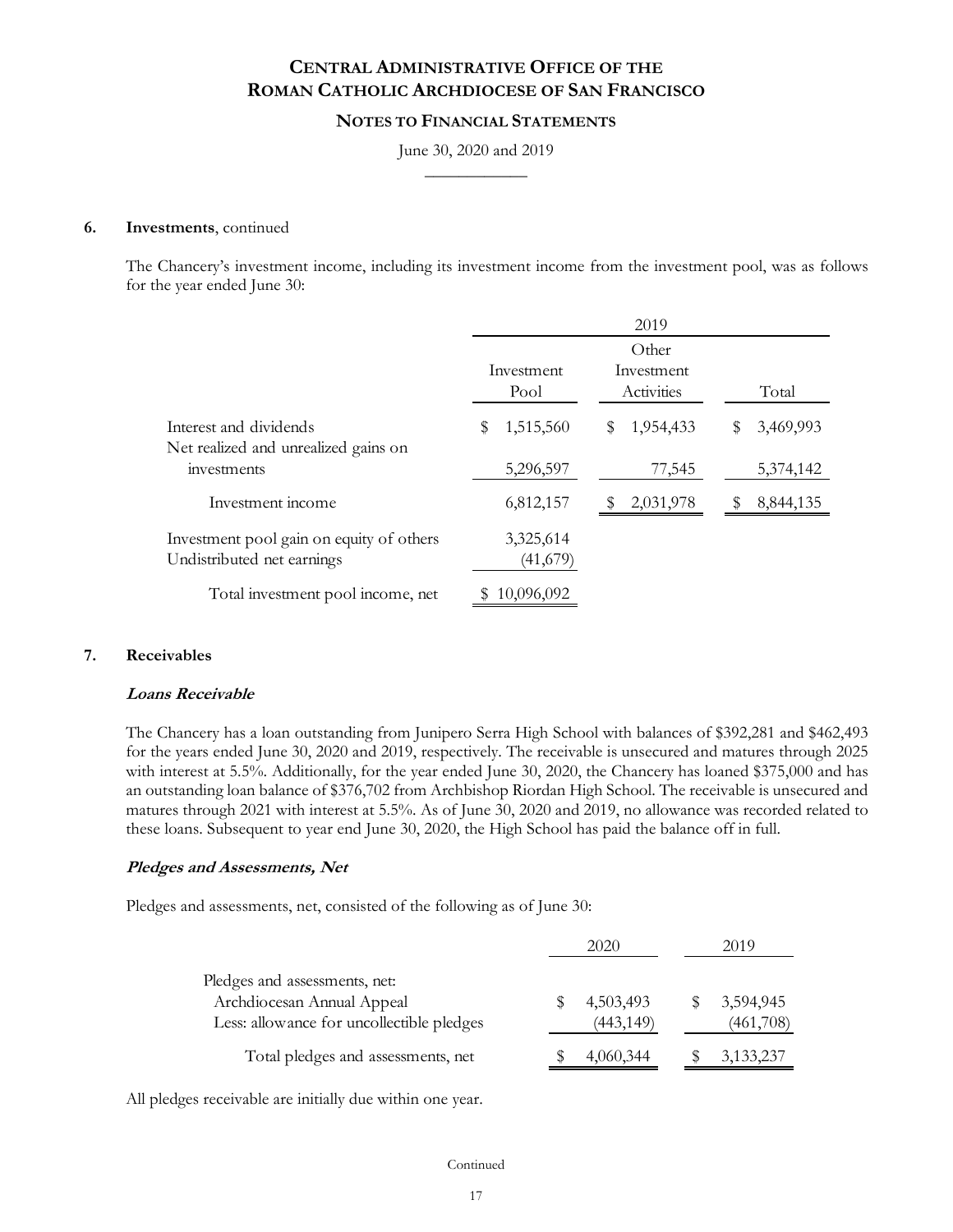### **NOTES TO FINANCIAL STATEMENTS**

June 30, 2020 and 2019  $\frac{1}{2}$ 

#### **7. Receivables**, continued

#### **Other Receivables, Net**

Other receivables, net consisted of the following as of June 30:

|                                         | 2020        | 2019           |
|-----------------------------------------|-------------|----------------|
| Other receivables, net:                 |             |                |
| Note receivable - Diocese of Santa Rosa | 1,410,000   | 1,410,000<br>S |
| Other notes receivable                  | 64,988      | 64,988         |
| Parish and school receivables           | 4,266,345   | 2,631,635      |
| Miscellaneous receivables               | 442,005     | 655,392        |
| Less: allowance for doubtful accounts   | (2,155,427) | (2,042,926)    |
| Total other receivables, net            | 4,027,911   | 2,719,089      |

Notes receivable, which are unsecured, mature at various dates with interest ranging from 5.5% to 8.0%. The Chancery determines an allowance for doubtful accounts based on the credit worthiness and collectability of each note. The Chancery determines an allowance for doubtful accounts based on the credit worthiness and collectability of its loan. The note receivable from the Diocese of Santa Rosa may not be collectible and is included in full in the allowance for doubtful accounts.

Receivables are collected as follows as of June 30:

|                                       | 2020            |    | 2019        |
|---------------------------------------|-----------------|----|-------------|
| Less than one year:                   |                 |    |             |
| Pledges and assessments               | \$<br>4,503,493 | \$ | 3,594,945   |
| Other receivables                     | 6,183,338       |    | 4,762,015   |
| Loans receivable                      | 73,630          |    | 70,212      |
| More than one year:                   |                 |    |             |
| Loans receivable                      | 695,353         |    | 392,281     |
| Less: allowance for doubtful accounts | (2,598,576)     |    | (2,504,634) |
| Total receivables, net                | 8,857,238       | S  | 6,314,819   |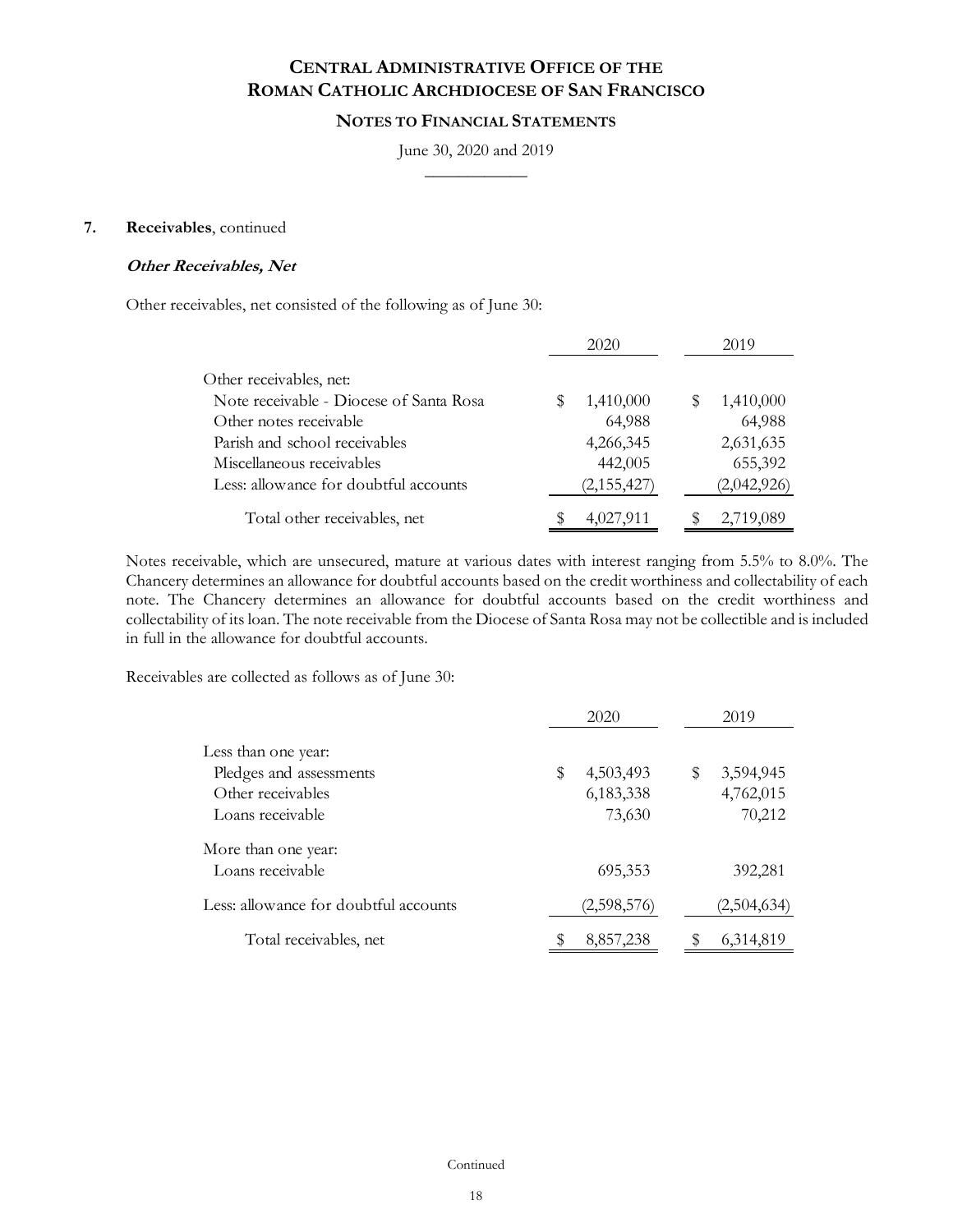#### **NOTES TO FINANCIAL STATEMENTS**

June 30, 2020 and 2019  $\frac{1}{2}$ 

#### **8. Property, Land, and Equipment**

Property, land, and equipment consisted of the following as of June 30:

|                                          | 2020                         | 2019                         |
|------------------------------------------|------------------------------|------------------------------|
| Buildings and improvements               | 39,026,324<br>\$             | 48,333,580<br>\$             |
| Equipment                                | 2,477,720                    | 2,692,288                    |
| Automobiles                              | 128,096                      | 170,886                      |
| Accumulated depreciation                 | 41,632,140<br>(23, 831, 598) | 51,196,754<br>(26, 179, 339) |
|                                          | 17,800,542                   | 25,017,415                   |
| Land                                     | 5,985,202                    | 6,826,482                    |
| Construction in progress                 |                              | 103,090                      |
| Total property, land, and equipment, net | 23,785,744                   | 31,946,987<br>S              |

Depreciation expense totaled \$1,722,584 and \$1,839,894 for the years ended June 30, 2020 and 2019, respectively.

The Chancery did not assume canonical responsibility for any parishes and or schools for the years ended June 30, 2020 and 2019 (see Note 3).

On September 27, 2019, the sale of St. Mary's Parking Garage was finalized and the Chancery received proceeds of \$6,340,000. A loss of \$322,826 was recognized upon the sale.

Three properties for which the Chancery has oversight remain as property, land, and equipment of the Chancery. They are the National Shrine of St. Francis of Assisi (including building improvement expenditures), St. Brigid Rectory, and St. Michael Convent. They are carried at \$3,728,060 and \$4,198,604 as of June 30, 2020 and 2019, respectively.

An 8.96% interest in St. Vincent's Property, as a tenant in common, is included in land in the amount of \$2,910,748 as of June 30, 2020 and 2019.

#### **9. Beneficial Interest in Real Property Support Corporation**

The beneficial interest in the RPSC represents land of a closed parish where the legal title is held by the RPSC for which the Chancery has ongoing canonical oversight (see Note 8). Beneficial interest in RPSC was \$333,874 for each of the years ended June 30, 2020 and 2019.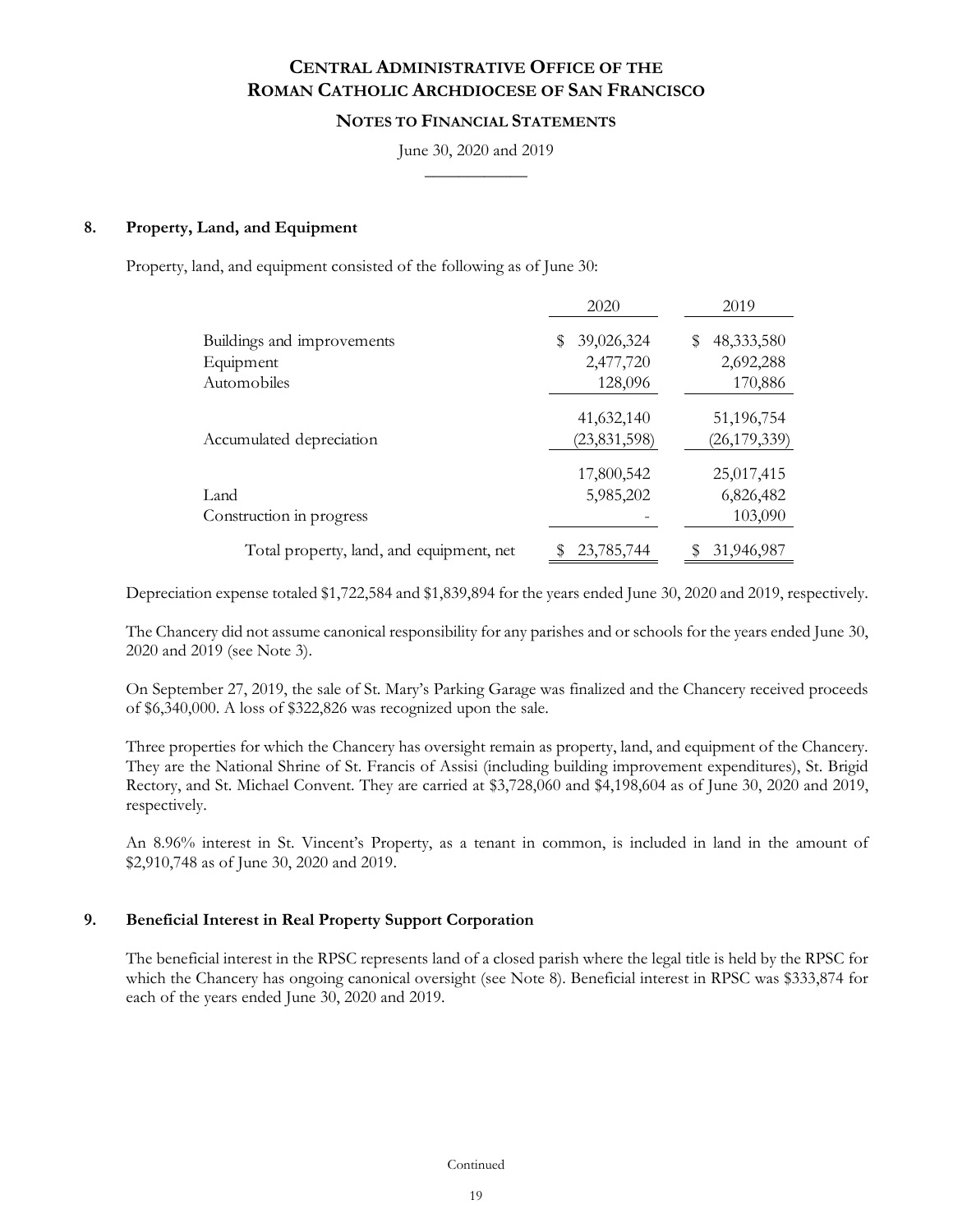### **NOTES TO FINANCIAL STATEMENTS**

June 30, 2020 and 2019  $\frac{1}{2}$ 

#### **10. Beneficial Interest in a Perpetual Trust**

The Corporation Sole is an income beneficiary named under two perpetual trusts, which are managed by third parties. The Corporation Sole does not have rights to the trust assets. Income distributed by the trust is to be expended for seminarian development in the form of scholarships and social ethnic and cultural services. The Chancery has recorded the fair value of the trusts' assets held as of June 30, 2020 and 2019. This change in fair value is shown as a change in net assets with donor restrictions (see Note 18).

#### **11. Accounts Payable and Accrued Liabilities**

Accounts payable and accrued liabilities consisted of the following as of June 30:

|                                                   | 2020                     | 2019                    |
|---------------------------------------------------|--------------------------|-------------------------|
| Accounts payable<br>Accrued vacation              | \$<br>484,357<br>658,610 | 644,710<br>S<br>625,533 |
| Accrued liabilities and other payables            | 3,626,058                | 1,824,095               |
| Deferred revenue                                  | 1,584,133                | 1,188,274               |
| High school grant payable                         | 500,000                  |                         |
| Pension payables                                  | 888,739                  | 265,090                 |
| Total accounts payable and accrued<br>liabilities | 7,741,897                | 4,547,702               |

#### **12. Assets Held for Schools and Institutions**

Assets held for schools and institutions consisted of the following as of June 30:

|                                                | 2020             | 2019               |
|------------------------------------------------|------------------|--------------------|
| Deposit and loan fund:                         |                  |                    |
| Cash and cash equivalents                      | \$<br>48,957,083 | 38, 301, 783<br>\$ |
| Time certificates of deposit                   |                  | 10,000,000         |
| Receivables from schools and institutions      | 768,983          | 462,493            |
| Investments                                    |                  | 776,765            |
|                                                | 49,726,066       | 49,541,041         |
| Special collections                            | 153,672          | 541,805            |
| Benedict XVI Institute                         | 10,000           | 50,000             |
| Society for the Propagation of the Faith funds | 688,432          | 717,670            |
| Other                                          | 4,531            |                    |
| Total assets held for schools and              |                  |                    |
| institutions                                   | 50, 582, 701     | 50,850,516<br>S    |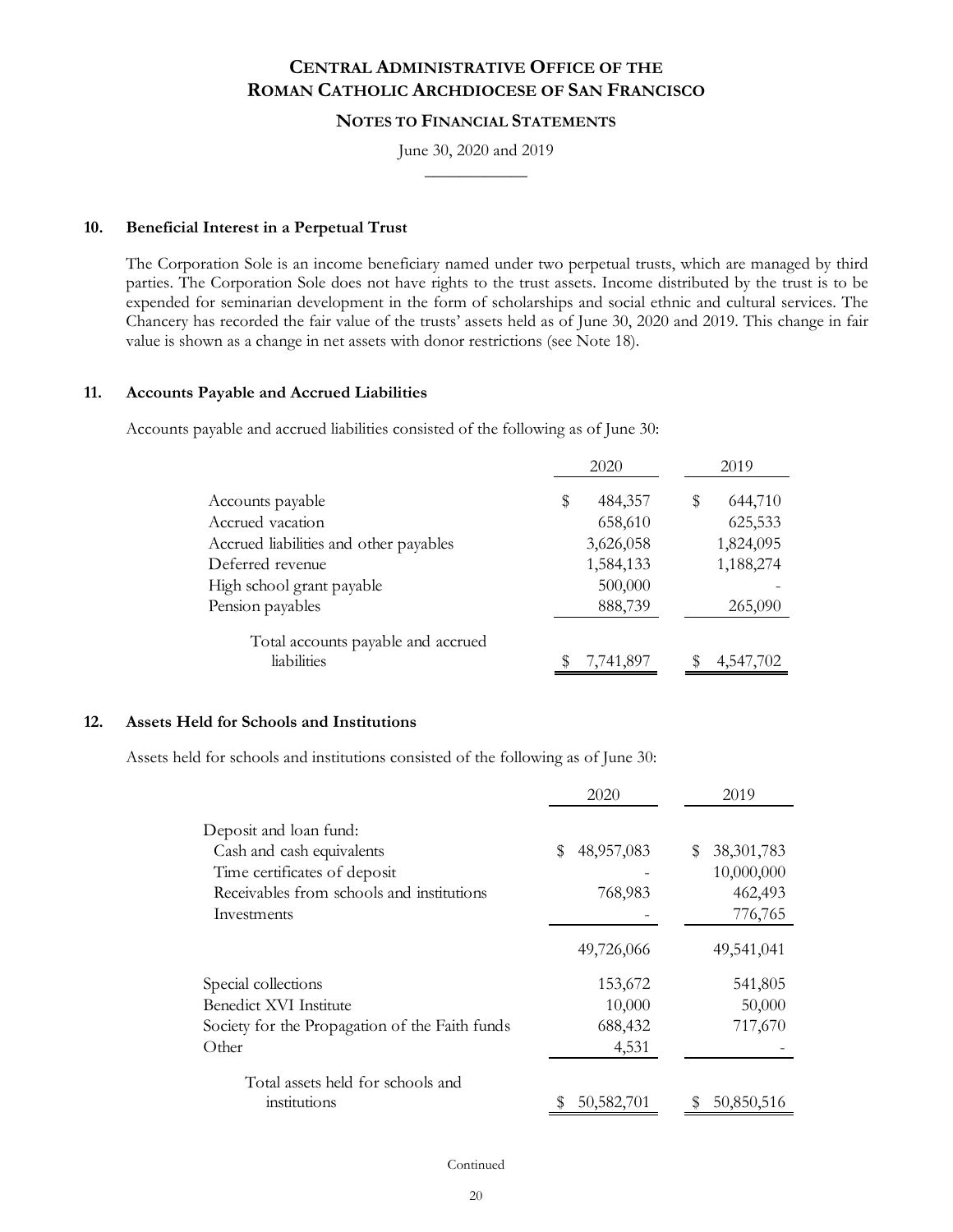#### **NOTES TO FINANCIAL STATEMENTS**

June 30, 2020 and 2019  $\frac{1}{2}$ 

### **13. Borrowing from CASC**

#### **Line of Credit - Capital Assets Support Corporation**

The Chancery received a line of credit from CASC for a term of three years maturing April 2023. The line is for \$1,000,000, with no interest. The line's purpose is to provide additional loans up to \$80,000 to individual parishes. As of June 30, 2020, \$0 has been loaned to parishes.

### **Note Payable - Capital Assets Support Corporation**

The Chancery had an uncollateralized note payable to the CASC, for construction costs of the parking garage at St. Mary's Chinese Center, payable in monthly installments of \$26,129, including interest of 5.5%, maturing on December 31, 2025. Upon successful sale of the parking garage, the Chancery paid the outstanding loan balance to CASC in full. The balance was \$3,220,596 as of June 30, 2019.

### **14. Note Payable - Paycheck Protection Program**

In April 2020, the Chancery received loan proceeds in the amount of \$1,876,500 under the Paycheck Protection Program ("PPP"). The PPP, established as part of the Coronavirus Aid, Relief and Economic Security Act ("CARES Act"), provides for loans to qualifying entities for amounts up to 2.5 times of the average monthly payroll expenses of the qualifying business. The Chancery has accounted for the PPP loan as debt. The loan and accrued interest are eligible for forgiveness after 24 weeks as long as the borrower uses the loan proceeds for eligible purposes, including payroll, benefits, rent and utilities, and maintains its payroll levels. The amount of loan forgiveness will be reduced if the borrower terminates employees or reduces salaries during the 24-week period. The unforgiven portion of the PPP loan is payable over two years, due April 25, 2022, at an interest rate of 1%, with a deferral of payments for the first six months. The Chancery intends to use the proceeds for purposes consistent with the PPP. The terms noted above are per the agreement noted in April 2020 and are subject to change based on changing laws and legislation related to the PPP and CARES Act.

As of June 30, 2020, principal maturities were as follows:

| Year ending June 30: |              |           |
|----------------------|--------------|-----------|
| 2021                 | S.           | 726,409   |
| 2022                 |              | 1,150,091 |
|                      | $\mathbb{S}$ | 1,876,500 |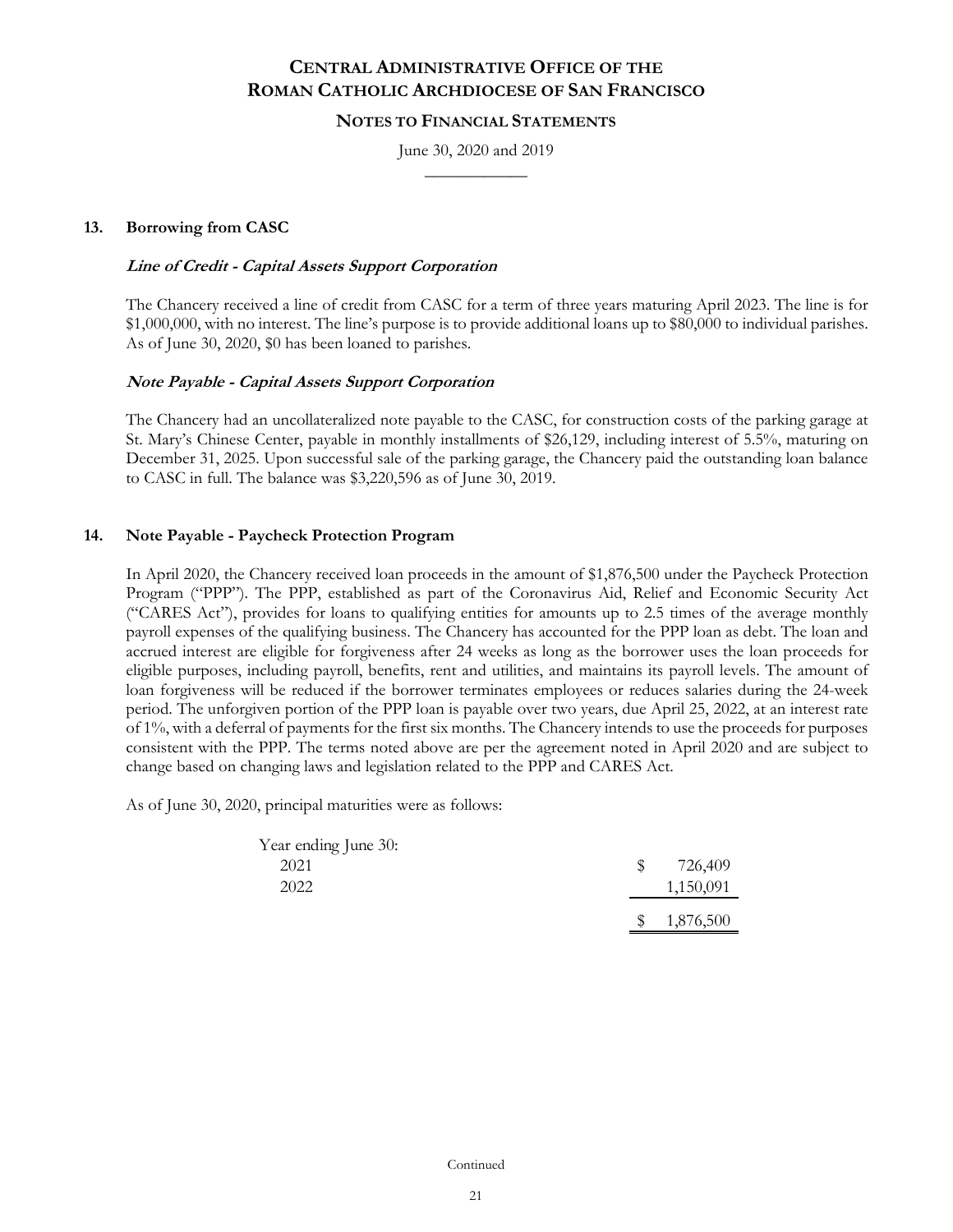## **NOTES TO FINANCIAL STATEMENTS**

June 30, 2020 and 2019  $\frac{1}{2}$ 

## **15. Net Assets Without Donor Restriction - Designated**

Net assets without donor restriction that are designated consisted of the following as of June 30:

|                                | 2020             | 2019         |
|--------------------------------|------------------|--------------|
| Insurance and benefits         | 51,968,861<br>S. | \$49,537,791 |
| Other designated               | 22,044,268       | 18,591,203   |
| Priests' Retirement/SERP       | 11,638,375       | 12,045,344   |
| Deposit & Loan - Institutional | 1,127,787        | 1,363,492    |
| Priests' Surcharge Fund        | 814,211          | 701,817      |
| Department of Catholic Schools | 55,446           | 112,399      |
| Priests' education             | 499,510          | 525,980      |
| Total designated net assets    | 88,148,458       | 82,878,026   |

### **16. Net Assets With Donor Restrictions**

Net assets with donor restrictions were restricted for the following purposes as of June 30:

|                                                                              | 2020                     | 2019             |
|------------------------------------------------------------------------------|--------------------------|------------------|
| Subject to expenditure for specified purpose:                                |                          |                  |
| Archdiocesan Annual Appeal                                                   | $\mathbb S$<br>6,686,586 | \$<br>6,772,751  |
| Education assistance, tuition, scholarships, and grants                      | 6,312,905                | 6,382,364        |
| Social, ethnic, and cultural                                                 | 913,769                  | 968,633          |
| Religious personnel education and development                                | 381,581                  | 234,064          |
| Pastoral programs                                                            | 393,289                  | 407,059          |
| Building improvements                                                        | 52,592                   | 31,951           |
|                                                                              | 14,740,722               | 14,796,822       |
| Endowments:                                                                  |                          |                  |
| Subject to the Chancery's endowment spending<br>policy and appropriation:    |                          |                  |
| Restricted by donors for:                                                    |                          |                  |
| Education assistance and tuition                                             | 27, 262, 143             | 28,033,751       |
| Not subject to the Chancery's endowment spending<br>policy or appropriation: |                          |                  |
| Social, ethnic and cultural services                                         | 274,476                  | 280,609          |
| Religious personnel education and development                                | 1,118,911                | 1,130,422        |
| Building improvements                                                        | 423,471                  | 414,176          |
| Mass stipends                                                                | 1,000                    | 1,000            |
|                                                                              | 29,080,001               | 29,859,958       |
|                                                                              | 43,820,723<br>\$         | \$<br>44,656,780 |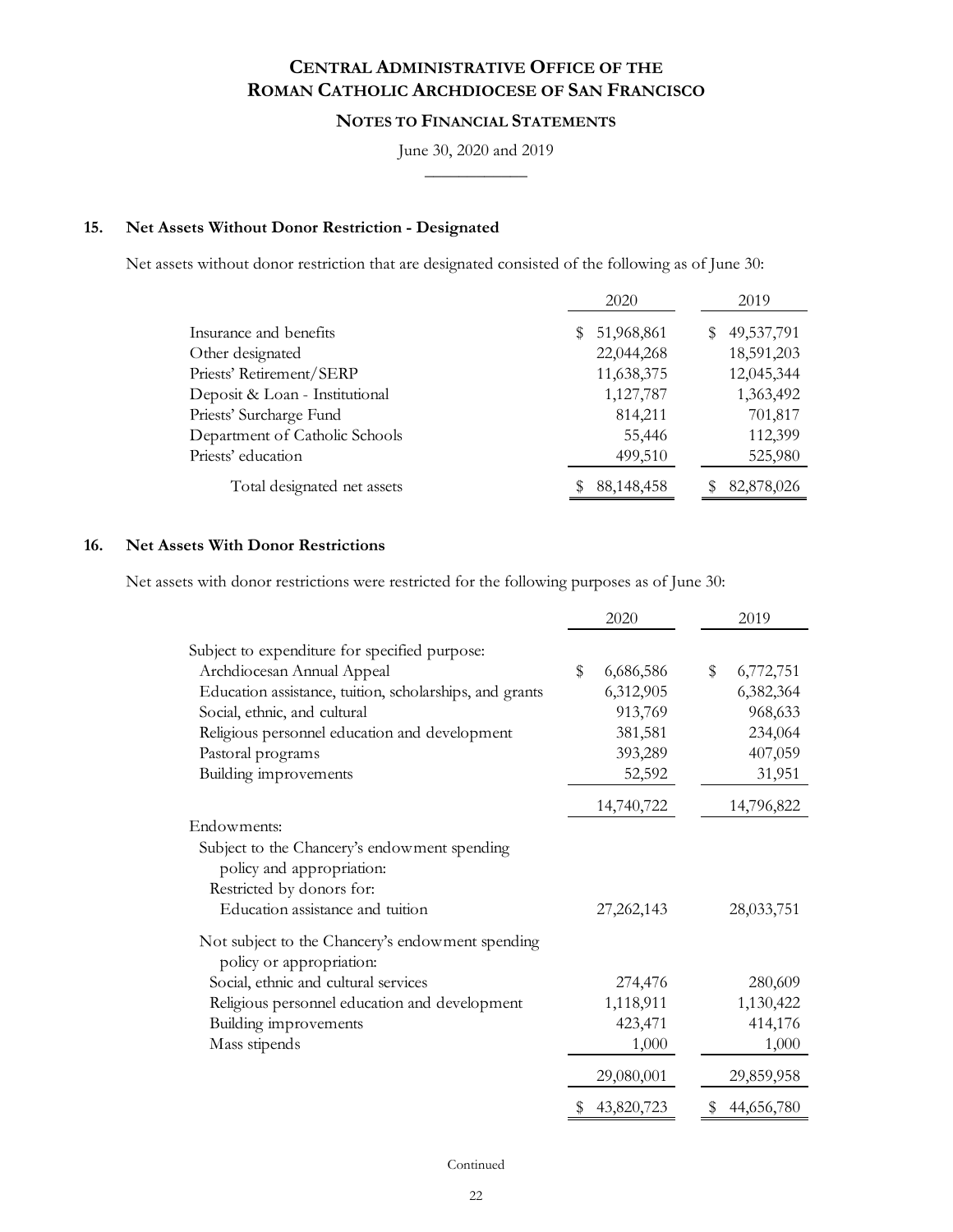### **NOTES TO FINANCIAL STATEMENTS**

June 30, 2020 and 2019  $\frac{1}{2}$ 

#### **17. Net Assets Released from Restrictions**

Net assets were released from donor restrictions for the following purposes during the years ended June 30:

|                                                            |   | 2020      |   | 2019      |
|------------------------------------------------------------|---|-----------|---|-----------|
| Archdiocesan Annual Appeal                                 | Ъ | 6,941,322 | S | 6,801,376 |
| Education assistance, tuition, scholarships,<br>and grants |   | 1,287,945 |   | 1,158,127 |
| Social, ethnic, and cultural services                      |   | 598,668   |   | 151,316   |
| Religious personnel education and development              |   | 79,180    |   | 699,635   |
| Pastoral programs                                          |   | 13,770    |   | 49,465    |
| Priests' retirement                                        |   | 499,510   |   | 531,811   |
| Building improvements                                      |   | 38,107    |   | 4,235     |
| Total net assets released from restrictions                |   | 9,458,502 |   | 9,395,965 |

#### **18. Donor Restricted Endowments**

#### **Endowment Investment and Distribution Policy**

Under Finance Council guidelines, annual distribution for scholarships cannot exceed 4% of a three-year rolling average balance of the endowment or estimated interest and dividends if the endowment fair value is less than the donations (underwater). Currently, there is not a spending policy regarding religious education, building improvements, and mass stipends. For the years ended June 30, 2020 and 2019, there were no endowments underwater. To achieve its distribution policy, endowment assets are invested in a balanced portfolio comprised principally of equity securities, debt securities, mutual funds, private real estate and cash designed to achieve a long-term investment objective of moderate growth and income return with prudent risk constraints.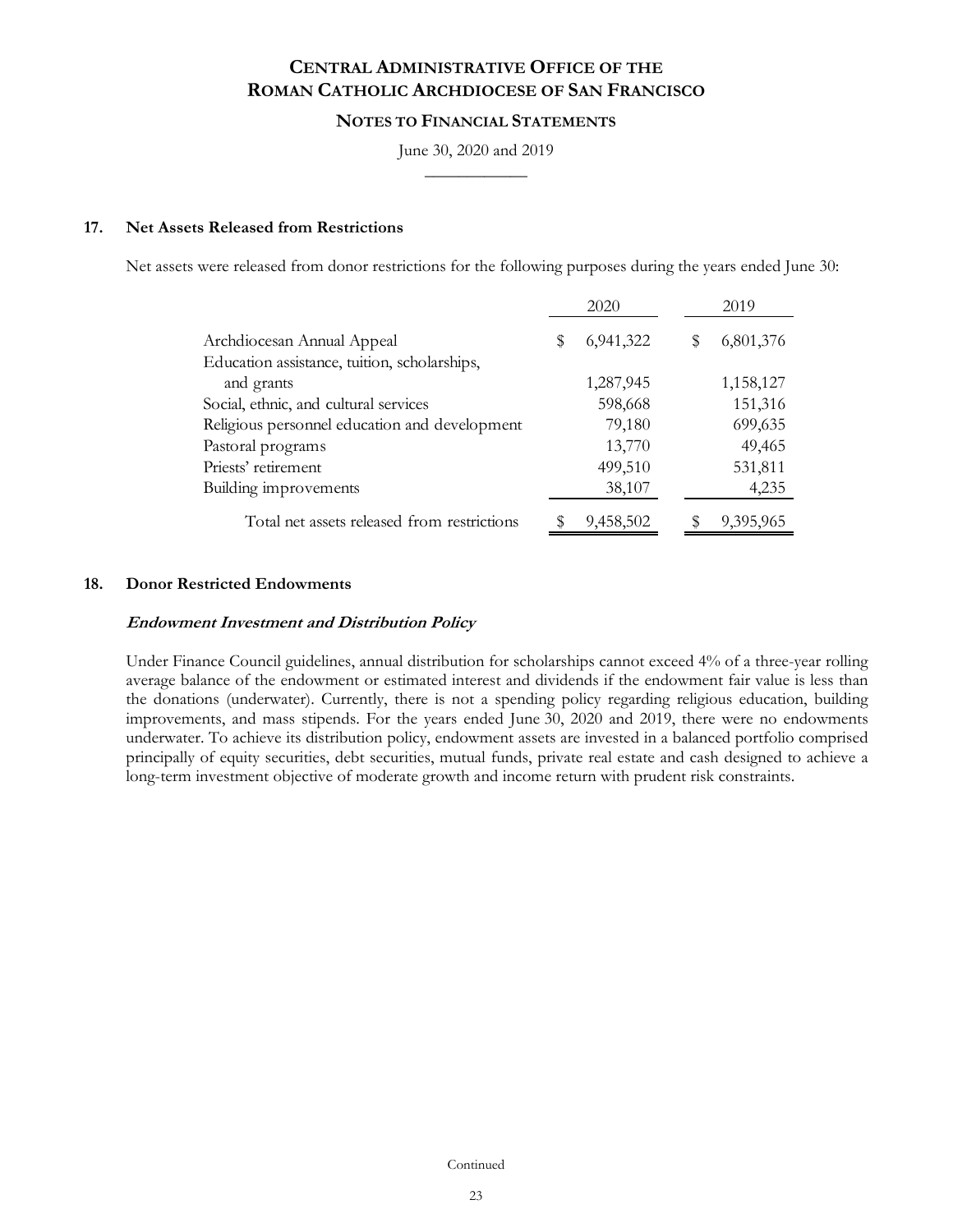## **NOTES TO FINANCIAL STATEMENTS**

June 30, 2020 and 2019

 $\overline{\phantom{a}}$ 

### **18. Donor Restricted Endowments**, continued

### **Endowment Investment and Distribution Policy**, continued

Changes in endowment net assets were as follows for the years ended June 30:

|                                                                                                                                                                                                         | 2020                                                         | 2019                                                |
|---------------------------------------------------------------------------------------------------------------------------------------------------------------------------------------------------------|--------------------------------------------------------------|-----------------------------------------------------|
|                                                                                                                                                                                                         | With Donor<br>Restrictions                                   | With Donor<br>Restrictions                          |
| Education assistance and tuition<br>Endowment net assets, beginning of year<br>Contributions<br>Investment income<br>Amounts appropriated for expenditure                                               | \$28,033,751<br>74,698<br>115,304<br>(961, 610)              | \$26,971,157<br>2,003,109<br>(940, 515)             |
| Endowment net assets, end of year                                                                                                                                                                       | \$27,262,143                                                 | \$28,033,751                                        |
| Religious personnel education and development<br>Endowment net assets, beginning of year<br>Investment income<br>Change in beneficial interest in perpetual trust                                       | \$<br>1,130,422<br>1,236<br>(12, 747)                        | \$<br>1,120,333<br>23,825<br>(13, 736)              |
| Endowment net assets, end of year                                                                                                                                                                       | \$<br>1,118,911                                              | \$<br>1,130,422                                     |
| Social, ethnic and cultural services<br>Endowment net assets, beginning of year<br>Change in beneficial interest in perpetual trust                                                                     | \$<br>280,609<br>(6, 133)                                    | \$<br>283,537<br>(2,928)                            |
| Endowment net assets, end of year                                                                                                                                                                       | S<br>274,476                                                 | \$<br>280,609                                       |
| <b>Building improvements</b><br>Endowment net assets, beginning of year<br>Contributions<br>Investment (loss) income<br>Amounts appropriated for expenditure                                            | \$<br>414,176<br>17,490<br>(1, 330)<br>(6, 865)              | \$<br>388,008<br>28,520<br>(2, 352)                 |
| Endowment net assets, end of year                                                                                                                                                                       | \$<br>423,471                                                | \$<br>414,176                                       |
| Mass stipends<br>Endowment net assets, beginning of year<br>Endowment net assets, end of year                                                                                                           | \$<br>1,000<br>\$<br>1,000                                   | \$<br>1,000<br>\$<br>1,000                          |
| Total endowment net assets<br>Endowment net assets, beginning of year<br>Contributions<br>Investment income<br>Change in beneficial interest in perpetual trust<br>Amounts appropriated for expenditure | \$29,859,958<br>92,188<br>115,210<br>(18, 880)<br>(968, 475) | \$28,764,035<br>2,055,454<br>(16, 664)<br>(942,867) |
| Endowment net assets, end of year                                                                                                                                                                       | \$29,080,001                                                 | \$29,859,958                                        |

Continued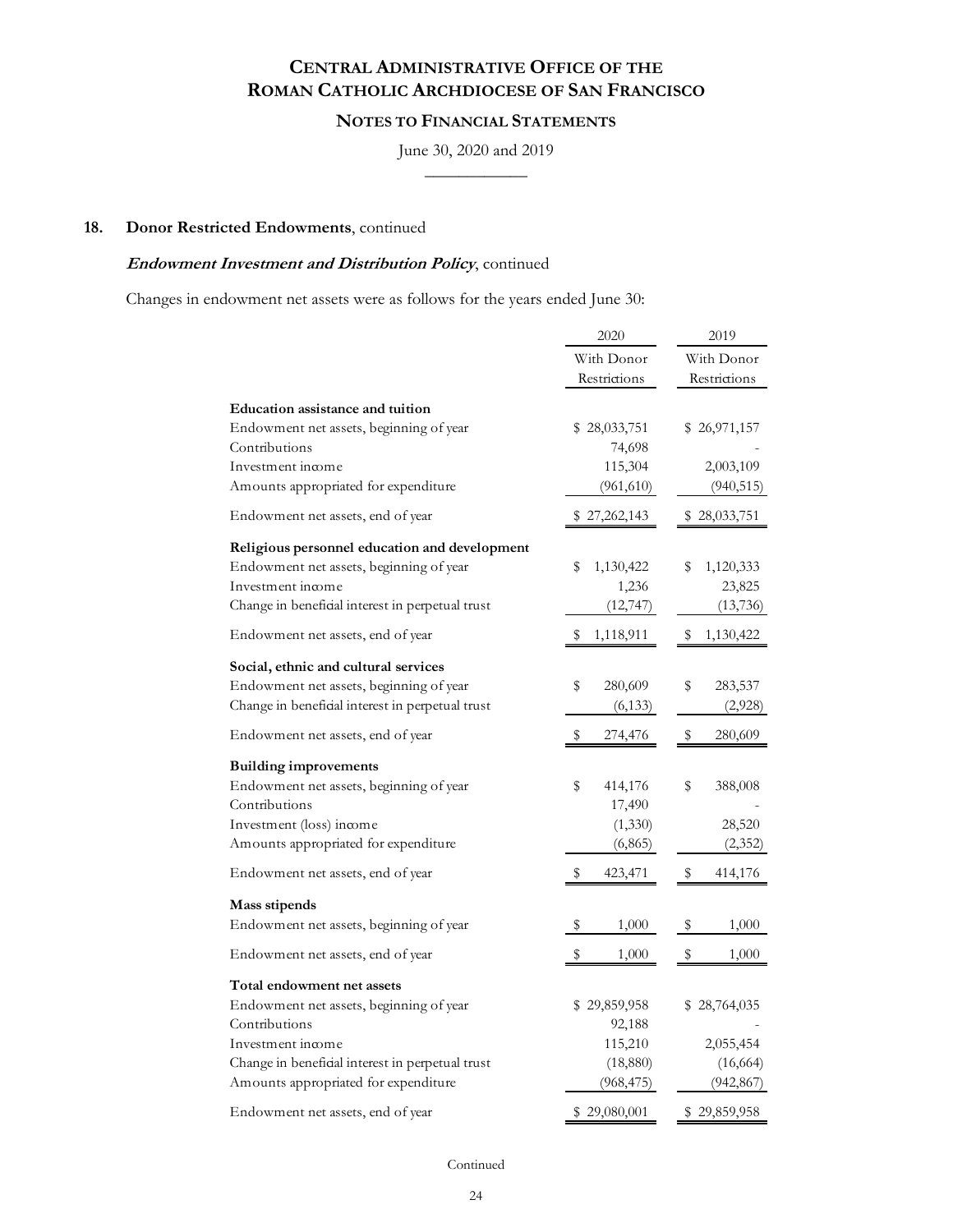#### **NOTES TO FINANCIAL STATEMENTS**

June 30, 2020 and 2019  $\frac{1}{2}$ 

#### **18. Donor Restricted Endowments**, continued

#### **Endowment Investment and Distribution Policy**, continued

Endowment net asset composition was as follows as of June 30:

|                                           | 2020       | 2019       |
|-------------------------------------------|------------|------------|
| Donor-restricted endowment funds:         |            |            |
| Original donor-restricted gift amount and |            |            |
| amounts required to be maintained in      |            |            |
| perpetuity by donor                       | 18,851,090 | 18,807,212 |
| Accumulated investment gains              | 10,228,911 | 11,052,746 |
|                                           | 29,080,001 | 29,859,958 |

#### **19. Pension Plans - Priests**

#### **Qualified Pension Trust**

Archdiocesan priests are covered by a defined benefit pension plan (which operates as a multiple employer plan), the benefits of which were modified effective July 1, 2002. A qualified pension trust ("pension trust") was established to hold the pension plan assets.

This plan is not subject to the Employee Retirement Income Security Act of 1974 ("ERISA") funding requirements.

The following table sets forth further information about the plan as of and for the plan years ended July 1 (the latest valuation dates):

|                                                                                 | 2020                            | 2019                               |
|---------------------------------------------------------------------------------|---------------------------------|------------------------------------|
| Funding status:<br>Present value of accrued liability<br>Market value of assets | (26,052,000)<br>S<br>26,220,000 | (26, 121, 000)<br>\$<br>26,375,000 |
|                                                                                 | 168,000                         | 254,000                            |
| Contributions from Archdiocesan entities                                        | 1,600,000                       | 440,654                            |
| Benefit payments to participants                                                | 1,661,253                       | 1,557,023                          |

#### **Supplemental Defined Benefit Plan**

Effective July 1, 2002, the Corporation Sole established a supplemental defined benefit priest retirement plan (which operates as a multiemployer non-qualified plan). This plan is not subject to the ERISA funding requirements.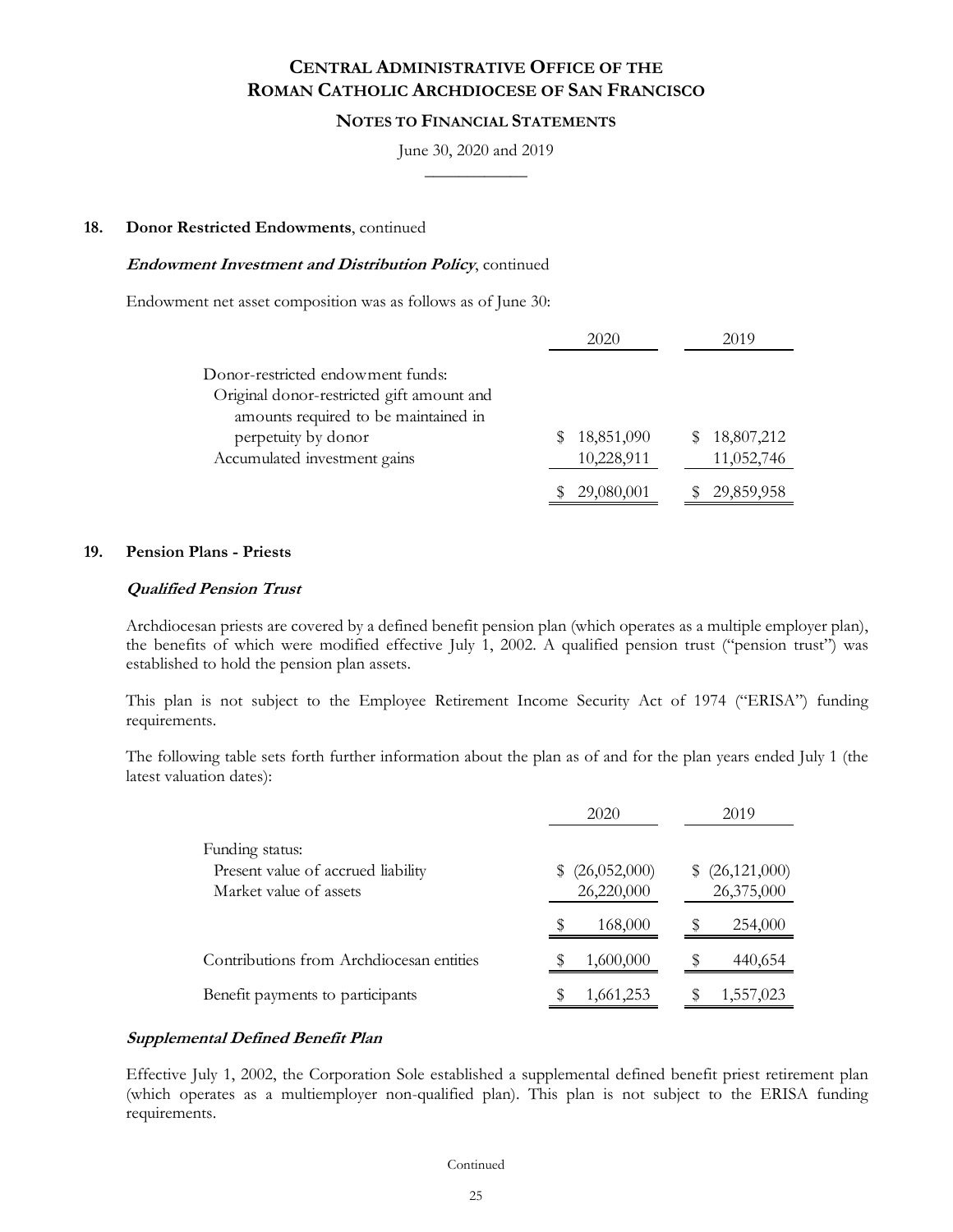#### **NOTES TO FINANCIAL STATEMENTS**

June 30, 2020 and 2019  $\frac{1}{2}$ 

#### **19. Pension Plans - Priests**, continued

#### **Supplemental Defined Benefit Plan**, continued

The following table sets forth further information about the plan as of and for the plan years ended July 1 (the latest valuation dates):

|                                                                                 | 2020                      | 2019                      |  |
|---------------------------------------------------------------------------------|---------------------------|---------------------------|--|
| Funding status:<br>Present value of accrued liability<br>Market value of assets | (6,384,000)<br>11,638,000 | (9,308,000)<br>12,045,000 |  |
|                                                                                 | 5,254,000                 | 2,737,000                 |  |
| Contributions from Archdiocesan entities                                        | 397,437                   | 384,302<br>S              |  |
| Benefit payments to participants                                                | 359,050                   | 360,973                   |  |

#### **20. Pension Plan - Lay Employees**

All full-time, non-priest employees of the Archdiocesan entities, such as the Chancery, parishes, elementary schools, and the St. Patrick's Seminary, are enrolled in the Archdiocese of San Francisco Parochial Pension Plan (the "Plan"), which is a cash balance type plan (which operates as a multiemployer plan). The Plan is noncontributory for employees. Employer contributions are 7% of each participant's annual earnings, and 5% interest is credited to beginning-of-year account balances. This Plan is not subject to the ERISA funding requirements.

The following table sets forth further information about the Plan as of and for the plan years ended December 31 (the latest valuation dates):

|                                                                                     | 2020                              | 2019                            |
|-------------------------------------------------------------------------------------|-----------------------------------|---------------------------------|
| Funding status:<br>Present value of all accrued liability<br>Market value of assets | \$ (129, 724, 000)<br>131,533,000 | \$ (127,275,000)<br>110,653,000 |
|                                                                                     | 1,809,000                         | (16,622,000)                    |
| Contributions from Archdiocesan entities                                            | 7,293,505                         | 7,264,800                       |
| Benefit payments to participants                                                    | 9,010,302                         | 11,852,798                      |

Pension cost recognized by the Chancery was \$680,252 and \$658,193 for the years ended June 30, 2020 and 2019, respectively.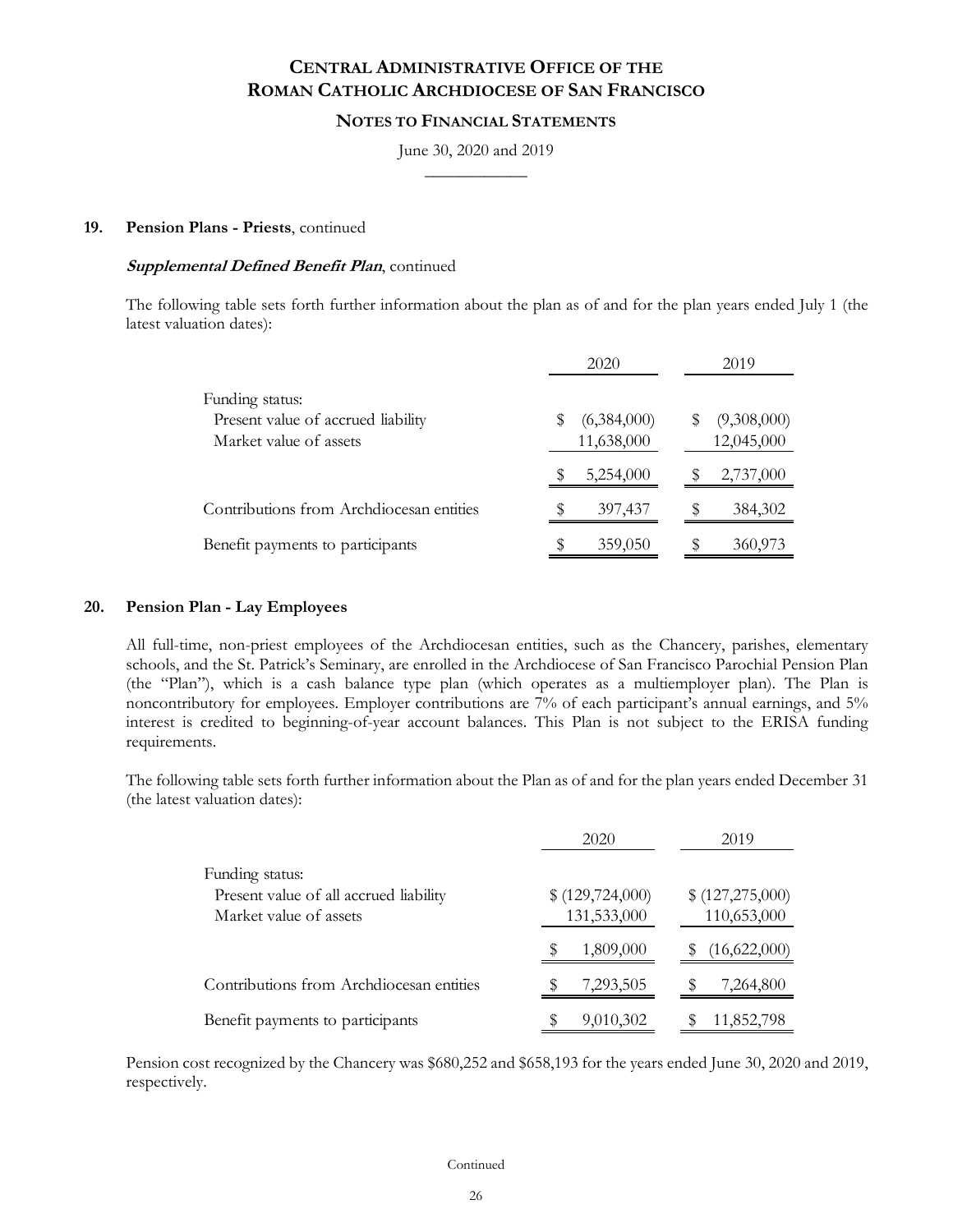## **NOTES TO FINANCIAL STATEMENTS**

#### June 30, 2020 and 2019  $\frac{1}{2}$

### **21. Fair Value Measurements**

The following table presents the Chancery's financial assets and liabilities measured at fair value on a recurring basis as of June 30, 2020:

|                                        | 2020           | Quoted Prices<br>in Active<br>Markets of<br><b>Identical Assets</b><br>(Level 1) | Other<br>Observable<br>Inputs<br>(Level 2) | Unobservable<br>Inputs<br>(Level 3) | <b>NAV</b>       |
|----------------------------------------|----------------|----------------------------------------------------------------------------------|--------------------------------------------|-------------------------------------|------------------|
| Assets:                                |                |                                                                                  |                                            |                                     |                  |
| Cash equivalents:                      |                |                                                                                  |                                            |                                     |                  |
| Money market funds                     | \$106,766,664  | \$106,766,664                                                                    | \$                                         | \$                                  | \$               |
| Certificates of deposit                | 160,000        | 160,000                                                                          |                                            |                                     |                  |
| Total cash equivalents                 | \$106,926,664  | \$106,926,664                                                                    | \$                                         | \$                                  | \$               |
| Beneficial interest in perpetual trust | 1,005,493<br>s | \$                                                                               | \$                                         | \$<br>1,005,493                     | \$               |
| Investments:                           |                |                                                                                  |                                            |                                     |                  |
| Cash equivalents:                      |                |                                                                                  |                                            |                                     |                  |
| Money market funds                     | 5,234,605      | 5,234,605<br>\$                                                                  | \$                                         | \$                                  | \$               |
| Total cash equivalents                 | 5,234,605      | 5,234,605                                                                        |                                            |                                     |                  |
| Corporate stocks:                      |                |                                                                                  |                                            |                                     |                  |
| Materials                              | 1,229,417      | 1,229,417                                                                        |                                            |                                     |                  |
| Telecommunication services             | 6,070,750      | 6,070,750                                                                        |                                            |                                     |                  |
| Consumer discretionary                 | 8,204,094      | 8,204,094                                                                        |                                            |                                     |                  |
| Consumer staples                       | 8,109,203      | 8,109,203                                                                        |                                            |                                     |                  |
| Energy                                 | 926,641        | 926,641                                                                          |                                            |                                     |                  |
| Financial                              | 8,726,650      | 8,726,650                                                                        |                                            |                                     |                  |
| Health care                            | 3,375,927      | 3,375,927                                                                        |                                            |                                     |                  |
| Industrial                             | 6,983,622      | 6,983,622                                                                        |                                            |                                     |                  |
| Technology                             | 14,423,597     | 14,423,597                                                                       |                                            |                                     |                  |
| Utilities                              | 552,462        | 552,462                                                                          |                                            |                                     |                  |
| Other                                  |                |                                                                                  |                                            |                                     |                  |
|                                        | 747,284        | 747,284                                                                          |                                            |                                     |                  |
| Total corporate stocks                 | 59,349,647     | 59,349,647                                                                       |                                            |                                     |                  |
| Foreign and municipal bonds            | 11,944,671     |                                                                                  | 11,944,671                                 |                                     |                  |
| U.S. bonds and notes                   | 5,689,665      | 5,689,665                                                                        |                                            |                                     |                  |
| U.S. government securities             | 3,672,066      |                                                                                  | 3,672,066                                  |                                     |                  |
| Mutual funds:                          |                |                                                                                  |                                            |                                     |                  |
| Foreign large blend                    | 18,321,846     | 18,321,846                                                                       |                                            |                                     |                  |
| World allocation                       | 6,156,593      | 6,156,593                                                                        |                                            |                                     |                  |
| Moderate allocation                    | 14,082,729     | 14,082,729                                                                       |                                            |                                     |                  |
| Emerging markets multi-strategy        | 3,703,550      | 3,703,550                                                                        |                                            |                                     |                  |
| Small value                            | 246,087        | 246,087                                                                          |                                            |                                     |                  |
| Total mutual funds                     | 42,510,805     | 42,510,805                                                                       |                                            |                                     |                  |
| Alternative investments:               |                |                                                                                  |                                            |                                     |                  |
| Private real estate funds              | 9,402,053      |                                                                                  |                                            |                                     | 9,402,053        |
| Emerging Markets Fund                  |                |                                                                                  |                                            |                                     |                  |
|                                        | 3,604,339      |                                                                                  |                                            |                                     | 3,604,339        |
| Total alternative investments          | 13,006,392     |                                                                                  |                                            |                                     | 13,006,392       |
| Total investments                      | \$141,407,851  | \$112,784,722                                                                    | \$15,616,737                               | $\frac{1}{2}$                       | \$<br>13,006,392 |

Continued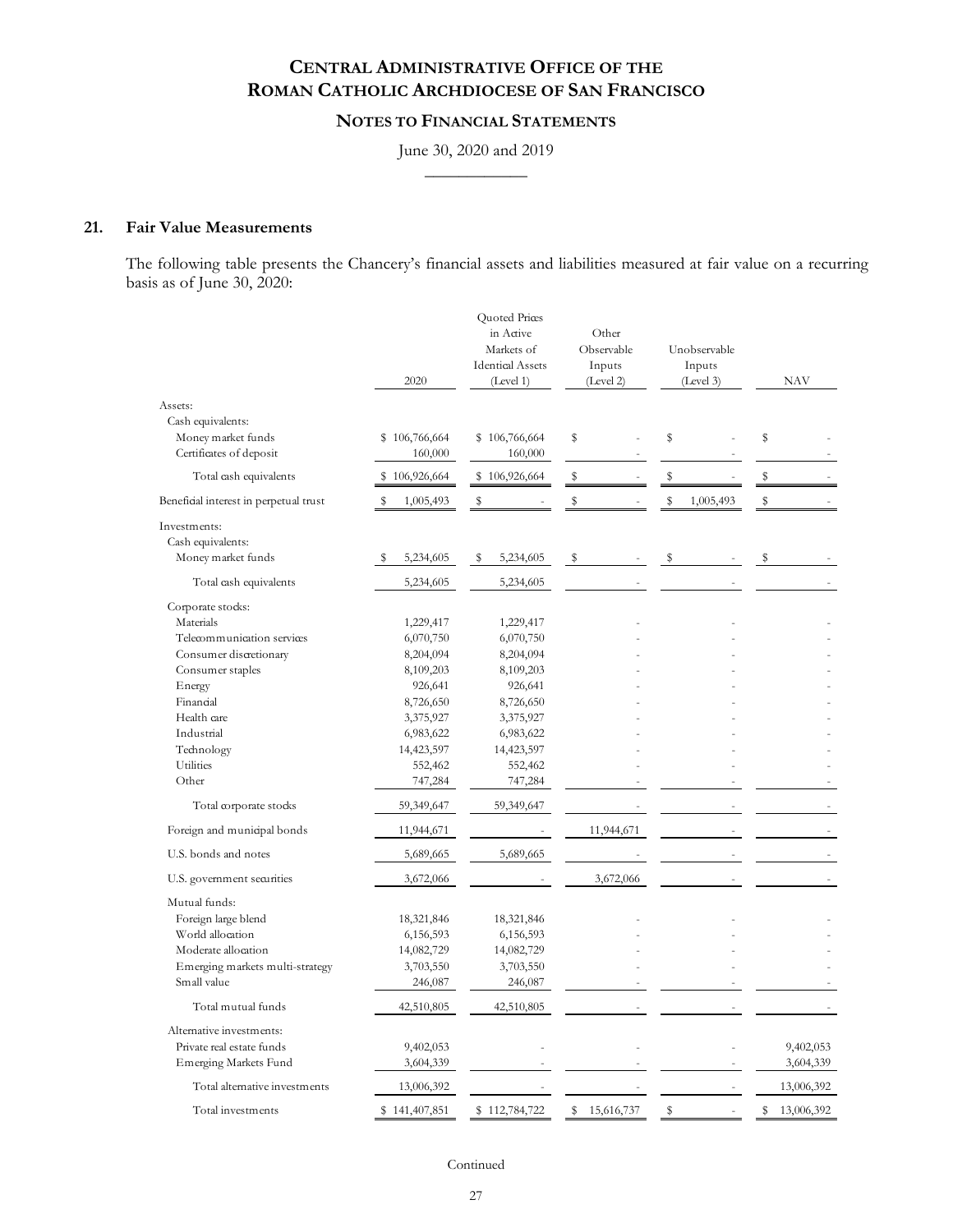## **NOTES TO FINANCIAL STATEMENTS**

#### June 30, 2020 and 2019  $\frac{1}{2}$

### **21. Fair Value Measurements**, continued

The following table presents the Chancery's financial assets and liabilities measured at fair value on a recurring basis as of June 30, 2019:

|                                        | 2019             | Quoted Prices<br>in Active<br>Markets of<br><b>Identical Assets</b><br>(Level 1) | Other<br>Observable<br>Inputs<br>(Level 2) | Unobservable<br>Inputs<br>(Level 3) | NAV                      |
|----------------------------------------|------------------|----------------------------------------------------------------------------------|--------------------------------------------|-------------------------------------|--------------------------|
| Assets:                                |                  |                                                                                  |                                            |                                     |                          |
| Cash equivalents:                      |                  |                                                                                  |                                            |                                     |                          |
| Money market funds                     | 84,294,385<br>\$ | 84,294,385<br>\$                                                                 | \$                                         | \$                                  | \$                       |
| Certificates of deposit                | 10,185,000       | 10,185,000                                                                       |                                            |                                     |                          |
| Total cash equivalents                 | 94,479,385       | s<br>94,479,385                                                                  | \$                                         | \$                                  | \$                       |
| Beneficial interest in perpetual trust | 1,024,373<br>\$  | \$                                                                               | \$                                         | \$<br>1,024,373                     | $\mathbb S$              |
| Investments:                           |                  |                                                                                  |                                            |                                     |                          |
| Cash equivalents:                      |                  |                                                                                  |                                            |                                     |                          |
| Money market funds                     | \$<br>3,006,126  | \$<br>3,006,126                                                                  | \$                                         | \$                                  | \$                       |
| Hedge funds proceeds receivable        | 2,190            | 2,190                                                                            |                                            |                                     |                          |
|                                        |                  |                                                                                  |                                            |                                     |                          |
| Total cash equivalents                 | 3,008,316        | 3,008,316                                                                        |                                            |                                     |                          |
| Corporate stocks:                      |                  |                                                                                  |                                            |                                     |                          |
| Materials                              | 2,754,881        | 2,754,881                                                                        |                                            |                                     |                          |
| Telecommunication services             | 5,054,199        | 5,054,199                                                                        |                                            |                                     |                          |
| Consumer discretionary                 | 6,778,002        | 6,778,002                                                                        |                                            |                                     |                          |
| Consumer staples                       | 5,178,110        | 5,178,110                                                                        |                                            |                                     |                          |
| Energy                                 | 1,908,085        | 1,908,085                                                                        |                                            |                                     |                          |
| Financial                              | 11,009,476       | 11,009,476                                                                       |                                            |                                     |                          |
| Health care                            | 4,626,957        | 4,626,957                                                                        |                                            |                                     |                          |
| Industrial                             | 5,305,436        | 5,305,436                                                                        |                                            |                                     |                          |
| Technology                             | 14,987,644       | 14,987,644                                                                       |                                            |                                     |                          |
| Utilities                              | 546,035          | 546,035                                                                          |                                            |                                     |                          |
| Other                                  | 769,803          | 769,803                                                                          |                                            |                                     |                          |
| Total corporate stocks                 | 58,918,628       | 58,918,628                                                                       |                                            |                                     |                          |
| Foreign and municipal bonds            | 14, 158, 714     |                                                                                  | 14,158,714                                 |                                     |                          |
| U.S. bonds and notes                   | 11,944,276       | 11,944,276                                                                       |                                            |                                     |                          |
| U.S. government securities             | 6,478,439        |                                                                                  | 6,478,439                                  |                                     |                          |
| Mutual funds:                          |                  |                                                                                  |                                            |                                     |                          |
| Foreign large blend                    | 17,931,213       | 17,931,213                                                                       |                                            |                                     |                          |
| World allocation                       | 6,940,555        | 6,940,555                                                                        |                                            |                                     |                          |
| Moderate allocation                    | 14,261,752       | 14,261,752                                                                       |                                            |                                     |                          |
| Emerging markets multi-strategy        | 3,392,012        | 3,392,012                                                                        |                                            |                                     |                          |
| Small value                            | 424,763          | 424,763                                                                          |                                            |                                     |                          |
| Total mutual funds                     | 42,950,295       | 42,950,295                                                                       |                                            |                                     | $\overline{\phantom{a}}$ |
| Alternative investments:               |                  |                                                                                  |                                            |                                     |                          |
| Hedge funds                            | 8,264,352        |                                                                                  |                                            |                                     | 8,264,352                |
| Private real estate funds              | 3,569,651        |                                                                                  |                                            |                                     | 3,569,651                |
| Total alternative investments          | 11,834,003       |                                                                                  |                                            |                                     | 11,834,003               |
| Total investments                      | \$149,292,671    | \$116,821,515                                                                    | 20,637,153<br>S                            | $\mathbb S$                         | 11,834,003<br>S          |

Continued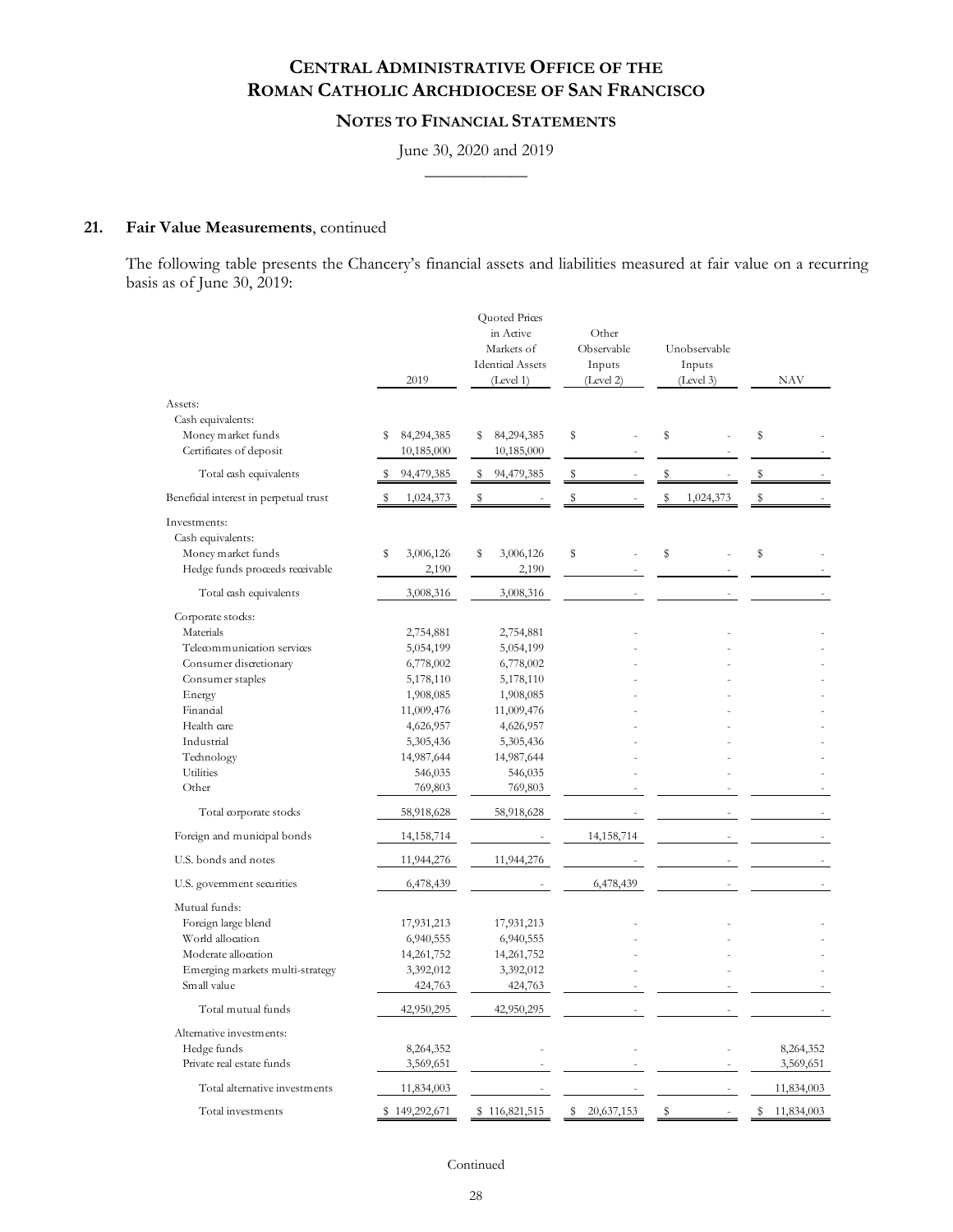### **NOTES TO FINANCIAL STATEMENTS**

June 30, 2020 and 2019  $\frac{1}{2}$ 

### **21. Fair Value Measurements**, continued

The Chancery uses the NAV to determine the fair value of all the underlying investments which a) do not have readily determinable fair values and b) prepare their financial statements consistent with the measurement principles of an investment company or have attributes of an investment company. As of June 30, 2020, the Chancery was invested in three private real estate funds valued at \$9,402,053. As of June 30, 2019, the Chancery was invested in three private real estate funds valued at \$8,264,352. The funds' strategy is an income-oriented core strategy focused on institutional quality assets with an emphasis on long-term stabilized cash flow and market appreciation potential. Two of the three funds have lockout periods and the third provides for redemptions quarterly with a 10 day notice.

As of June 30, 2020, the Chancery was invested in one emerging market fund valued at \$3,604,339. The fund's strategy is to seek capital appreciation through investment in common stock of growth companies domiciles, headquartered, or with primary business activities or principle trading markets in developing countries. The fund has a lockout period and no restrictions on redemptions.

The beneficial interest in the perpetual trust is classified as Level 3 within the fair value hierarchy. Reconciliations were as follows for the years ended June 30:

|                                                          | 2020                  | 2019                   |
|----------------------------------------------------------|-----------------------|------------------------|
| Beginning balance, at fair value<br>Change in fair value | 1,024,373<br>(18,880) | 1,041,037<br>(16, 664) |
| Ending balance, at fair value                            | 1,005,493             | 1,024,373              |

As a practical expedient, the Chancery uses the fair value of trust assets to value its beneficial interest in the perpetual trust.

## **22. Risk Retention Group**

Prior to July 1, 2015 and again starting on July 1, 2017, the Corporation Sole received its liability coverages through its participation with other dioceses in state regulated risk retention groups. Effective July 1, 2015, general insurance coverages were procured from insurance underwriters that are separate from the state regulated risk retention groups.

Generally, liability coverages previously provided through the state regulated risk retention groups will continue to cover claims made on or before July 1, 2015 and after July 1, 2017.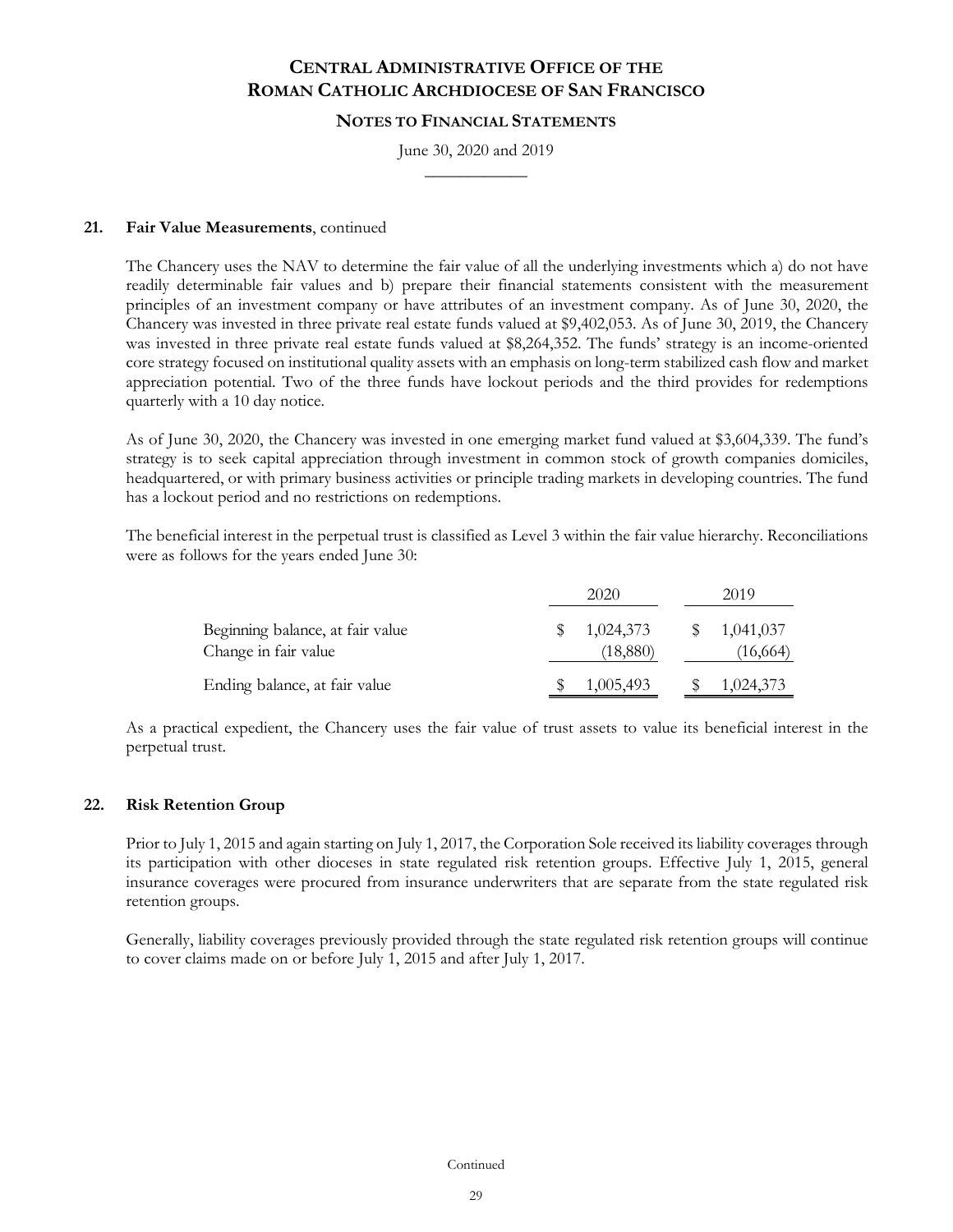#### **NOTES TO FINANCIAL STATEMENTS**

June 30, 2020 and 2019  $\frac{1}{2}$ 

### **23. Commitments and Contingencies**

Before and through June 30, 2018, the Chancery underwent an audit by the Office of Labor Standards Enforcement ("OLSE") of the City and County of San Francisco for the period September 2009 to April 2016 and a subsequent lawsuit filed on behalf of some employees concerning the same subject. The OLSE and plaintiffs have taken the view that the health care expenditures paid under the San Francisco Health Care Security Ordinance for some employees working in the County of San Francisco during the period of audit fell short of the required minimum. The audit and related lawsuit was resolved during fiscal year ended June 30, 2019 with a final amount paid of \$2,450,000.

Effective January 1, 2020, California AB 218 revised the statute of limitations applicable to claims arising from sexual abuse of a minor (which it now terms instead "sexual assault"), including a three-year window in which the claims of individuals previously barred from filling such claims are revived. Among other things, California AB 218 extends the time in which a claim may be brought to age 40 or five years after the claimant becomes aware of the adult effects of the childhood assault, whichever is later, and allowing treble damages against a defendant where the defendant's "cover up" has caused the assault. The Archdiocese is evaluating the impact of these changes.

In addition, the Corporation Sole is a party to various actions in the ordinary course of business. In the opinion of management, the outcome of these matters, individually or in the aggregate, would not have a material effect on the Chancery's financial statements.

## **COVID-19**

On January 30, 2020, the World Health Organization ("WHO") announced a global health emergency because of a new strain of coronavirus (the "COVID-19 outbreak") and the risks to the international community as the virus spread globally beyond its point of origin. In March 2020, the WHO classified the COVID-19 outbreak as a pandemic. The full impact of the COVID-19 outbreak continues to evolve as of the date of this report. As such, it is uncertain as to the full magnitude of the effect that the pandemic will have on the Chancery's financial condition, liquidity, and future results of operations. Management is actively monitoring the impact on its financial statements, liquidity, operations, and workforce.

#### **24. Future Minimum Lease Revenue**

The Chancery owns various properties it leases for income with terms until February 2025, with one term ending June 2077. During the years ended June 30, 2020 and 2019, the Chancery recorded \$2,065,761 and \$2,408,297, respectively, in rental income, primarily from leases on its rental properties, including prepaid rent recognized of \$101,739 for each of the years ended June 30, 2020 and 2019. The Chancery has received a prepayment for one of these leases, which is shown as deferred lease revenue on the statements of financial position and is included in the table below. The prepayment is amortized over 66 years on a straight-line basis.